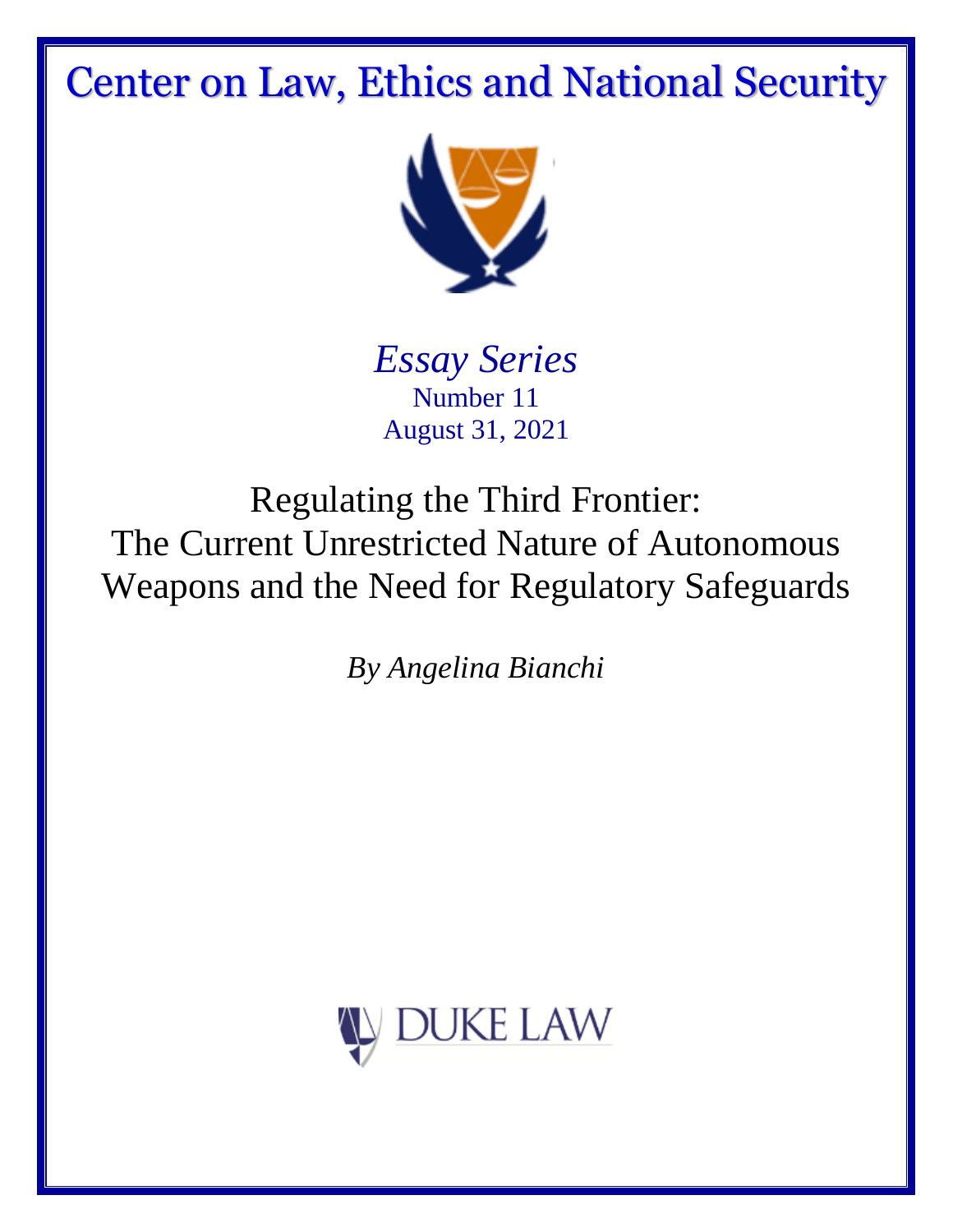## REGULATING THE THIRD FRONTIER: THE CURRENT UNRESTRICTED NATURE OF AUTONOMOUS WEAPONS AND THE NEED FOR REGULATORY SAFEGUARDS

## *Angelina Bianchi\**

#### <span id="page-1-1"></span><span id="page-1-0"></span>**INTRODUCTION**

The invention of gunpowder fundamentally altered the conduct of war.<sup>1</sup> Tactics needed to change, strategies needed to evolve, and nations that failed to adapt placed their existence in jeopardy.<sup>2</sup> Centuries later, the world experienced a second revolution in war with the emergence of nuclear weapons.<sup>3</sup> Today, the development of autonomous weapons threatens to be the next step in warfare's evolution.<sup>4</sup> The emergence of this third revolution has drawn criticism across the globe.<sup>5</sup> The absence of regulations or laws governing the interaction between autonomous AI and weapons systems has made both the development and the implementation of autonomous weapons a controversial issue.<sup>6</sup> While some argue that the development of this technology is a dangerous ethical nightmare, $\frac{7}{7}$  others advocate that it is the

<sup>\*</sup> Duke University School of Law, J.D., expected May 2022. Thank you to Major General Charles J. Dunlap, Jr. USAF (Ret.) for his support and guidance.

<sup>1</sup> *See* Valerie Orleans, *Invention of Gunpowder Changed War Tactics, Political Landscapes, World History*, CAL. ST. U., FULLERTON (Nov. 1, 2006), http://calstate.fullerton.edu/news/Inside/2006/gunpower.html (explaining how the emergence of gunpowder made it's use essential in the practice of war).

<sup>2</sup> *Id.*

<sup>&</sup>lt;sup>3</sup> See generally Glen Salo, Nuclear Weapons and the Revolution in Military Affairs, National Security and Strategy (May 25, 2010), https://nationalsecurityandstrategy.blogspot.com/2010/05/nuclear-weapons-and-revolutionin.html (discussing the impact that the development of nuclear weapons had on warfare).

<sup>4</sup> *See* Charles P. Trumbull IV, *Autonomous Weapons: How Existing Law can Regulate Future Weapons*, 34 EMORY INT'L L. REV. 533, 554 (2020) (noting that autonomous weapons systems will "fundamentally change how war is waged").

<sup>5</sup> *'Killer Robots:' Ban Treaty is the Only Credible Solution*, HUMAN RIGHTS WATCH (Sept. 26, 2019, 1:01 AM), http://calstate.fullerton.edu/news/Inside/2006/gunpower.html [hereinafter *Killer Robots*] ("Since 2014, more than 90 countries have met eight times at the Convention on Conventional Weapons (CCW) to discuss concerns raised by [autonomous weapons systems]. Most of the participating nations with to negotiate a new treaty with prohibitions and restrictions in order to retain meaningful human control over the use of force.")

<sup>6</sup> *See* discussion *infra* Section IV.A.

<sup>7</sup> *See Killer Robots: Survey Shows Opposition Remains Strong*, HUMAN RIGHTS WATCH (Feb. 2, 2021 12:00 AM), https://www.hrw.org/news/2021/02/02/killer-robots-surveyshows-opposition-remains-strong (explaining the reasons behind the public's opposition to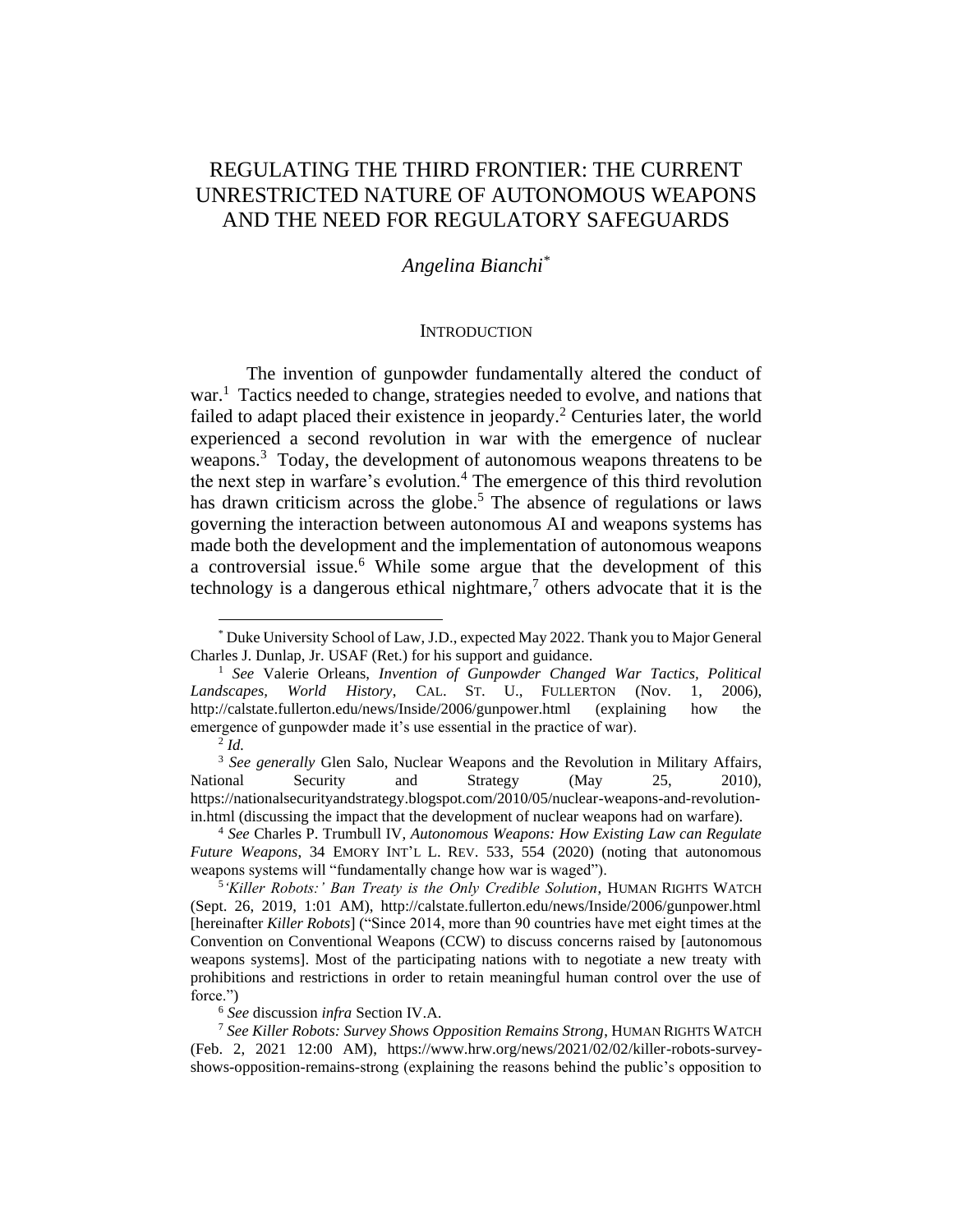<span id="page-2-1"></span><span id="page-2-0"></span>inevitable future of warfare.<sup>8</sup> Many have suggested that the development of such weapons ought to be prohibited, or at a minimum, regulated through an international treaty. <sup>9</sup> However, with countries such as China and Russia on the brink of successfully developing deadly autonomous weapons,  $^{10}$  and the continued development of AI in the private sector,  $11$  remaining stagnant could potentially leave nations vulnerable with this new deadly technology solely in the hands of their adversaries.<sup>12</sup>

<span id="page-2-2"></span>This paper explores the ethical arguments related to the continued development of autonomous weapons systems as well as the current laws that apply to their use. This paper ultimately aims to demonstrate that even though the continued development of autonomous weapons systems may be a necessity, the risks can be mitigated by conducting this development in a responsible fashion. Section I will focus on identifying what constitutes a fully autonomous weapons system while Section II will explain how autonomous weapons systems function differently than automatic weapons systems. Section III will outline some concerns associated with the development and implementation of these weapons systems and Section IV will then discuss the relevant law regarding autonomous weapons systems. Section V will argue that the current laws are insufficient to fully address the concerns that accompany the continued development of autonomous weapons systems and, finally, Section VI will outline a proposed method of

the development of autonomous weapons systems). The UN Secretary-General António Guterres has commented that "[a]utonomous machines with the power and discretion to select targets and take lives without human involvement are politically unacceptable, morally repugnant and should be prohibited by law." António Guterres (@antonioguterres), TWITTER, (Mar. 25, 2019 1:28 PM), https://twitter.com/antonioguterres?ref\_src=twsrc%5Etfw%7Ctwcamp%5Etweetembed%7 Ctwterm%5E1110232038081204224%7Ctwgr%5E%7Ctwcon%5Es1\_&ref\_url=https%3A %2F%2Fthenextweb.com%2Fnews%2Fnational-security-commission-led-by-ex-googleceo-urges-us-to-ignore-calls-to-ban-autonomous-weapons.

<sup>8</sup> *See* Annemarie Vazquez, *Laws and Lawyers: Lethal Autonomous Weapons Bring LOAC Issues to the Design Table, and Judge Advocates Need to be There*, 288 MIL. L. REV. 89, 104 (2020) ("So, in a word, [autonomous weapons systems] are inescapable.")

<sup>9</sup> *Killer Robots*, *supra* note [5.](#page-1-0)

<sup>10</sup> *See* Matt Bartlett, *The AI Arms Race in 2020*, TOWARDS DATA SCIENCE, (Jun. 16, 2020) https://towardsdatascience.com/the-ai-arms-race-in-2020-e7f049cb69ac (explaining how the United States, Russia and China have pulled ahead of other countries in the race to develop autonomous weapons systems).

<sup>11</sup> *See* Brian Seamus Haney, *Applied Artificial Intelligence in Modern Warfare and National Security Policy*, 11 HASTINGS SCI. & TECH. L.J. 61, 63 (2020) (explaining the impact that the private sectors development of AI can have on the creation of "weapons of mass destruction").

<sup>12</sup> *See* Trumbull *supra* note [4](#page-1-1) at 535 ("The United States, Russia, China, and other military powers are investing heavily in AI because they believe it will provide competitive advantages.")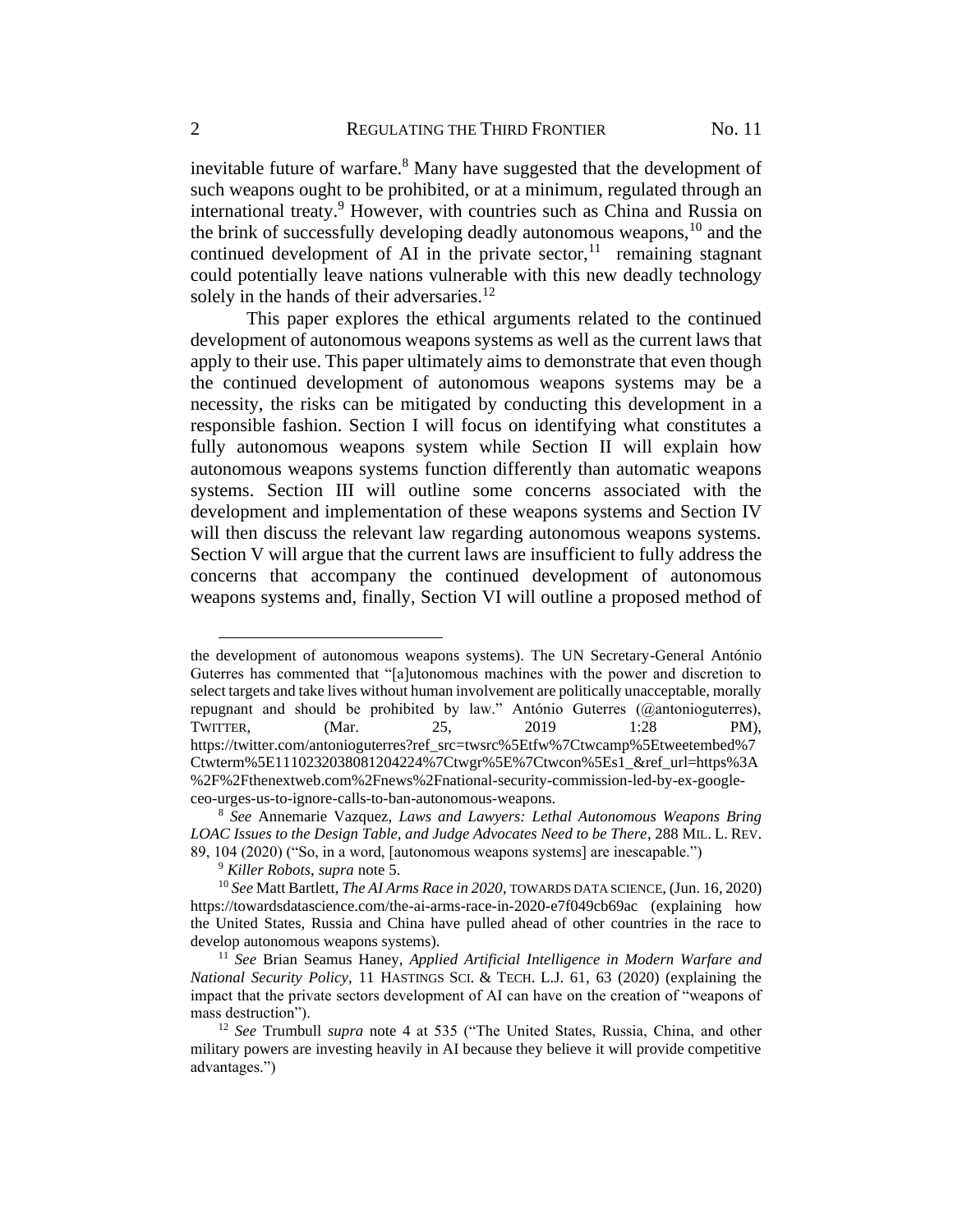regulation through which autonomous weapons can be developed responsibly while ensuring that there will be agents liable for their actions.

#### <span id="page-3-0"></span>I. WHAT ARE AUTONOMOUS WEAPONS SYSTEMS?

Defining what constitutes an autonomous weapons system poses a challenge in and of itself.<sup>13</sup> The Department of Defense (DOD) has defined an autonomous weapon system as "[a] weapon system that can select and engage targets without further intervention by a human operator."<sup>14</sup> This definition, however, encompasses weapons that require specific human inputs to create decisive action and thus has been criticized as being too broad. <sup>15</sup> For those that argue the absence of humans in the kill-chain is a defining feature of an autonomous weapon, this definition conflates the distinction between autonomous weapons with automatic weapons.<sup>16</sup> The difference between autonomous weapons and automatic weapons systems can be understood by the following.

<span id="page-3-2"></span><span id="page-3-1"></span>"Automated systems operate by clear reputable rules based on unambiguous sensed data. Autonomous systems take in data about the unstructured world around them, process that data to generate information, and generate alternatives and make decisions in the face of uncertainty."<sup>17</sup>

A narrower definition of autonomous weapons has been proposed by Rabecca Crootof, a former Resident Fellow at the Information Society Project at Yale University, and has been widely accepted.<sup>18</sup> Crootof defines an autonomous weapons system as "a weapon system that, based on conclusions derived from gathered information and preprogramed constraints, is capable of

<sup>13</sup> *See generally* Michael C. Horowitz, *Why Words Matter: The Real World Consequences of Defining Autonomous Weapon Systems*, 30 TEMPLE INT'L & COMP. L.J. 85 (2016) (arguing that it is important to establish an appropriate definition for autonomous weapons system).

<sup>&</sup>lt;sup>14</sup> U.D. DEP'T OF DEFENSE, DIR. 3000.09, AUTONOMY IN WEAPONS SYSTEMS 13 (21) Nov. 2012) (C1, 8 May 2017).

<sup>15</sup> *See* Christopher M. Ford, *Autonomous Weapons and International Law*, 69 S. C. L. REV. 413, 421 (2017) (criticizing the DOD definition of autonomous weapons systems for being too simplistic and thus encompassing both automatic as well as autonomous weapons systems).

<sup>16</sup> *Id.*

<sup>&</sup>lt;sup>17</sup> Cummings, Lethal Autonomous Weapons: Meaningful human control or meaningful human certification? (unpublished manuscript) (on file with Duke University Humans and Anatomy Lab) [2019-Cummings\\_LAW.pdf \(duke.edu\).](http://hal.pratt.duke.edu/sites/hal.pratt.duke.edu/files/u35/2019-Cummings_LAW.pdf)

<sup>18</sup> Horowitz, *supra* note [13](#page-3-0) at 89 (explaining how there is a wide consensus that Crootof's definition of autonomous weapons is appropriate despite the fact it primarily encompasses weapons systems that do not yet exist).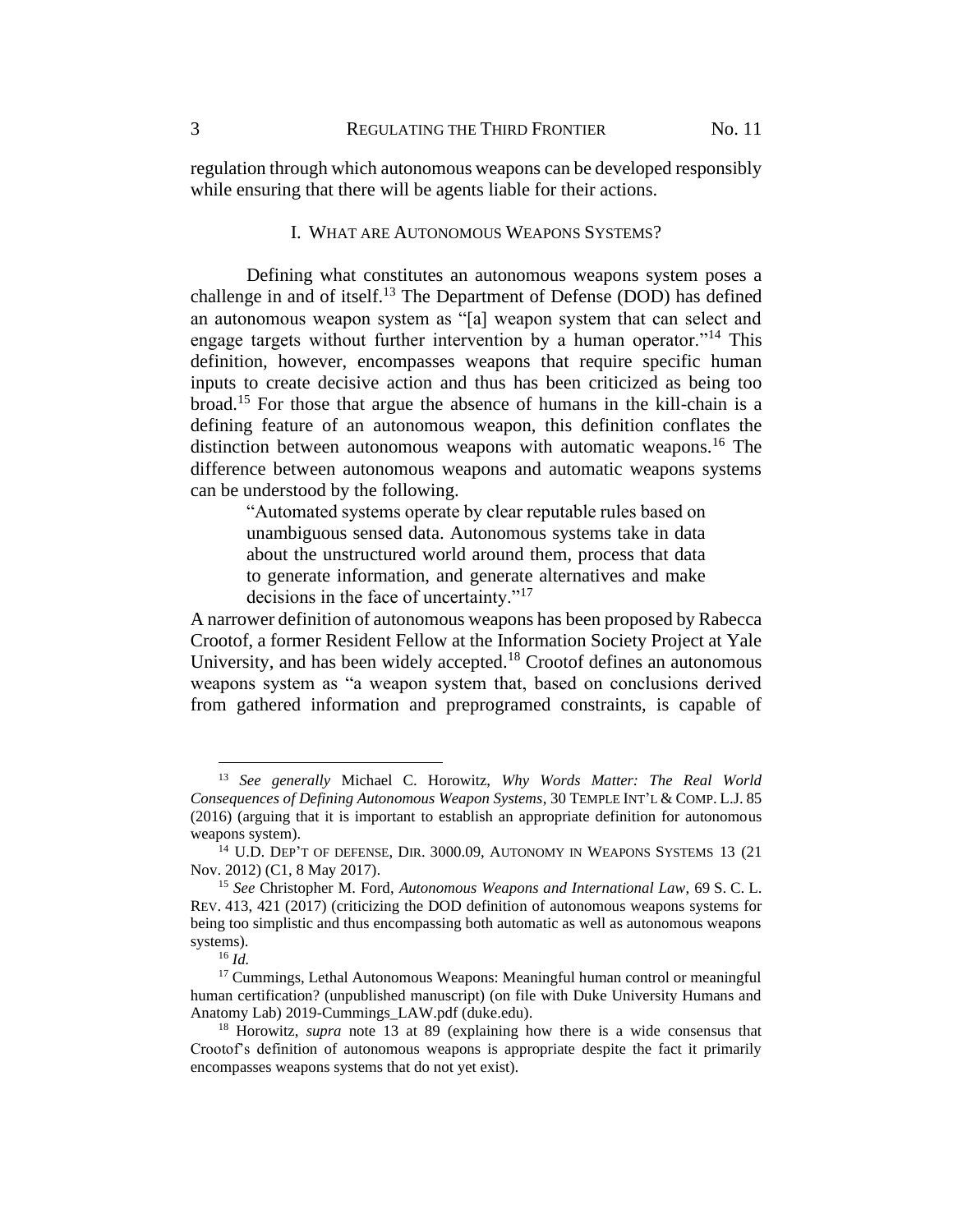independently selecting and engaging targets."<sup>19</sup> Under this more stringent definition, to be considered an autonomous weapons system, the system must operate fully autonomously and thus, operate through algorithms that engage in machine learning.

Though Crootof's definition has been widely adopted,<sup>20</sup> it has also received criticism for primarily encompassing weapons systems that do not yet exist.<sup>21</sup> Since countries have yet to successfully develop or employ fully autonomous weapons, it is argued that for the definition of autonomous weapons to be meaningful, it must encompass semi-autonomous weapons – automatic weapons – that currently exist.<sup>22</sup> The issue with this criticism is that including automatic weapons in the same definition of autonomous weapons fails to acknowledge the unique concerns associated with the design, creation, and implementation of fully autonomous weapons, specifically, the absence of a human in the kill chain and the blackbox nature of  $AI^{23}$  If we include automatic weapons systems within the definition of autonomous weapons systems "then large swaths of present-day weapons systems fall into [this] categories, ranging from land mines to advanced antiship missiles or ballistic missile defense systems."<sup>24</sup> What the media has coined as "killer robots" have generated sufficient stigma and public outcry to warrant their distinction from automatic weapons that are both widely accepted and commonly implemented in military.

<span id="page-4-0"></span>Regardless of the growing public outcry, there is a wide consensus that "killer robots" are inevitable.<sup>25</sup> Though fully autonomous weapons are not currently utilized, many countries have been devoting significant resources to their development and production. <sup>26</sup> With other countries developing these technologies, being able to isolate the weapons that warrant concern is imperative to generating policy surrounding thier development and use. Because this is where the controversy lies, this paper will adopt the definition of autonomous weapons put forth by Crootof.

<sup>19</sup> Rebecca Crootof, *The Killer Robots Are Here: Legal and Policy Implications*, 36 CARDOZO L. REV. 1837, 1842 (2015).

<sup>20</sup> *Cf.* Erica H. Ma, *Autonomous Weapons Systems Under International Law*, 95 NYU L. REV. 1435, 1441 (2020) (adopting Crootof's definition of autonomous weapons systems). *Accord* Ford, *supra* note [15](#page-3-1) at 418 (citing Crootof as authority for defining autonomous weapons systems).

<sup>21</sup> Horowitz, *supra* note [13](#page-3-0) at 89.

<sup>22</sup> *Id.*

<sup>23</sup> *See* discussion *infra* Section II.B.

<sup>24</sup> Heather M. Roff & David Danks *"Trust but Verify": The Difficulty of Trusting Autonomous Weapons Systems*, 17 J. MIL. ETHICS 2, 4 (2018).

<sup>25</sup> Vazquez, *supra* note [8.](#page-2-0)

<sup>26</sup> *See* Justin Haner, Denise Garcia, *The Artificial Intelligence Arms Race: Trends and World Leaders in Autonomous Weapons Development*, 10 GLOBAL POLICY 331 (2019) (analyzing the leaders in autonomous weapons development); Bartlett, *supra* note [10.](#page-2-1)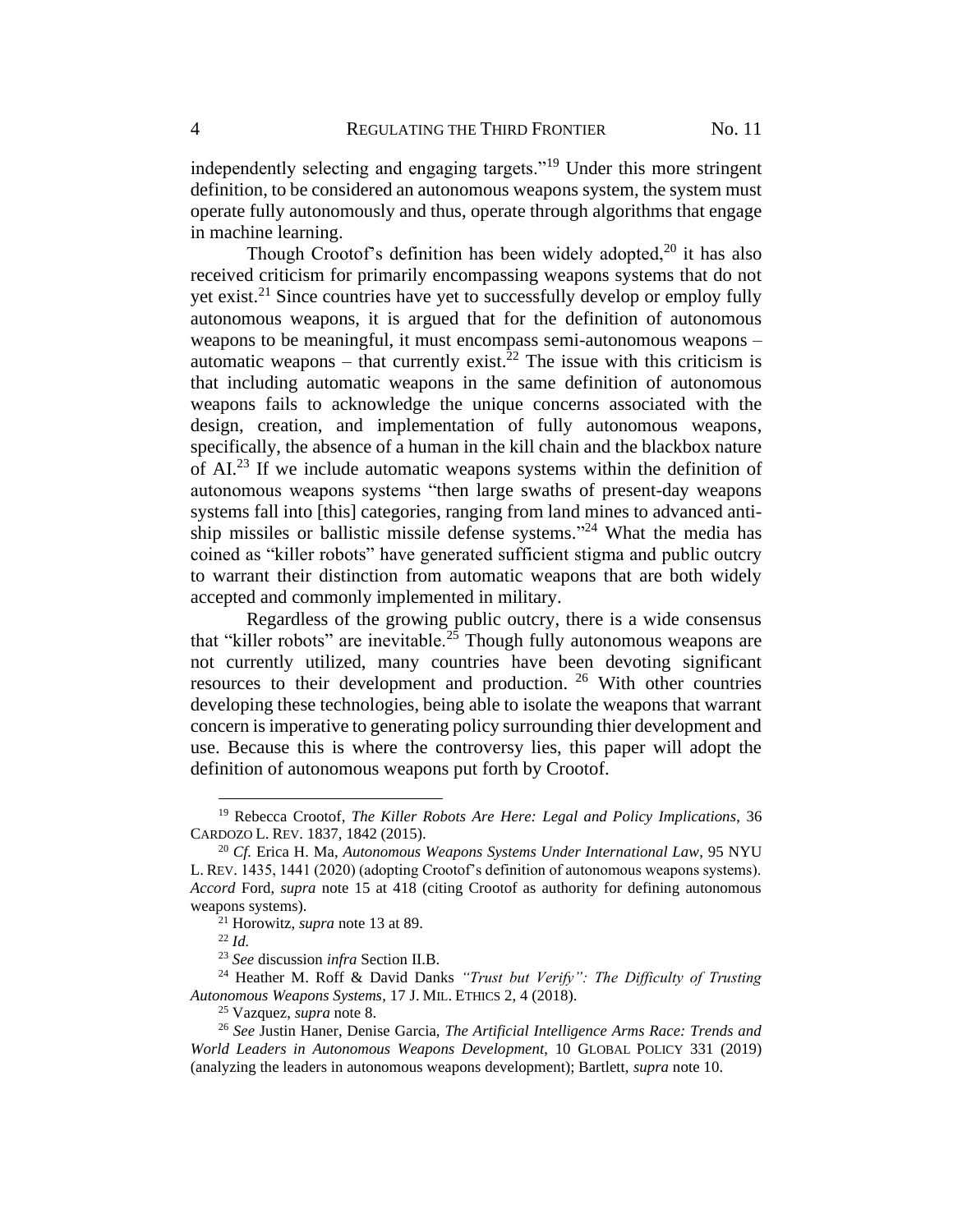#### <span id="page-5-1"></span>II. HOW AUTONOMOUS WEAPONS WORK

The development of autonomous weapons has been made possible through advances in machine learning, deep learning, and neural networks.<sup>27</sup> These technological advancements, however, have also brought with them problems of blackbox AI whereby the explainability and predictability of an autonomous weapons system are complex, and at times, impossible to comprehend.<sup>28</sup> This section will provide some background information on how machine learning and blackbox AI contribute to the creation of fully autonomous weapons.

#### <span id="page-5-0"></span>*A. Autonomous Weapons Systems and Deep Learning*

Deep learning is a process that enables AI to mimic the functioning of a human brain by creating neural networks.<sup>29</sup> The process of deep learning happens through a machine receiving inputs form the world, and through trial and error, learning how to create an algorithm that will produce a desired result.<sup>30</sup> What differentiates this from a typical algorithm is that the machine itself is creating and continually altering an algorithm as it gains more data and is run through more simulations.<sup>31</sup>

<sup>27</sup> *Cf.* Thomas G. Warschefsk, *Alexa, Whose Fault is it? Autonomous Weapon Systems Investigations and the Importance of a Deliberate Accountability Process*, 228 MIL. L. REV. 103,108 (2020) (noting that the deep learning and neural networks that enable the development of autonomous weapons systems are the very things that lead the controversy surrounding their development); Haney, *supra* note [11](#page-2-2) at 64.

<sup>28</sup> Trumbull, *supra* note [4](#page-1-1) at 568 (discussing how the nature of a self-learning system prevents us from being able to effectively predict the actions of an autonomous weapons system as it is placed in a new and untested situation).

 $29$  Deep learning algorithms were designed with this mimicry in mind. "Deep learning algorithms define an artificial neural network that is designed to learn the way the human brain learns. Deep learning models require large amounts of data that pass through multiple layers of calculations, applying weights and biases in each successive layer to continually adjust and improve the outcomes." IBM Cloud Education, *Machine Learning*, IBM (July 15, 2020) [https://www.ibm.com/cloud/learn/machine-learning;](https://www.ibm.com/cloud/learn/machine-learning) *see also* Vishal Maini, *Machine Learning for Humans, Part4: Neural Networks & Deep Learning*, MEDIUM.COM (Aug. 19, 2017), https://medium.com/machine-learning-for-humans/neural-networks-deep-learningcdad8aeae49b (explaining the mechanics behind neural networks and deep learning).

<sup>30</sup> IBM Cloud Education, *supra* note [29](#page-5-0) ("In data science, an algorithm is a sequence of statistical processing steps. In machine learning, algorithms are 'trained' to find patterns and features in massive amounts of data in order to make decisions and predictions based on new data. The better the algorithms, the more accurate the decision and predictions will become as it processes more data.").

<sup>&</sup>lt;sup>31</sup> *Id.* ("Machine learning is a branch of artificial intelligence (AI) focused on building applications that learn from data and improve their accuracy over time without being programed to do so.")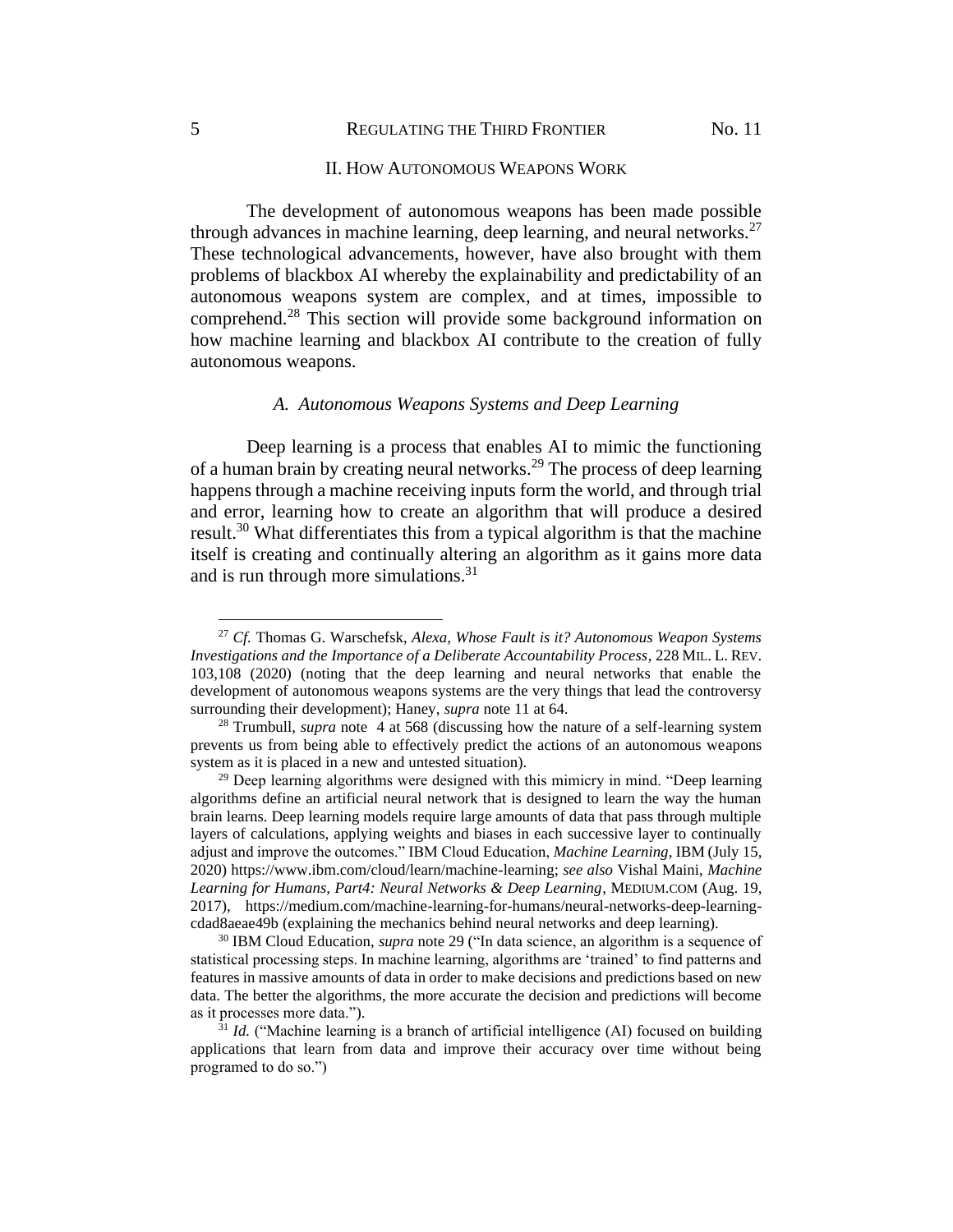<span id="page-6-0"></span>"[The process takes] inspiration from biology, and [learns] by observing and experiencing. . . . Instead of a programmer writing the commands to solve a problem, the problem generates its own algorithm based on example data and a desired output. The machine-learning techniques that would later evolve into today's most powerful AI systems followed the latter path: the machine essentially programs itself."<sup>32</sup>

The complexity of deep learning and neural networks allows AI systems to generate algorithms that are more accurate than those created by humans.<sup>33</sup> Because these AI systems can outstrip human's capacity to predict outcomes, the algorithms that are generated are difficult, if not at times impossible, for humans to comprehend.<sup>34</sup> Furthermore, these algorithms continuously alter themselves as they are presented with new data and are therefore constantly evolving and improving their capabilities.<sup>35</sup> Thus, the more inputs provided to the AI, the more effective it will be in producing desired outcomes.<sup>36</sup>

#### <span id="page-6-1"></span>*B. Autonomous Weapons Systems and Blackbox AI*

One feature of deep learning AI systems that naturally follows from its ability to outstrip human capacity is the concept of blackbox AI. Blackbox AI refers to the possibility that an AI can evolve its algorithms to the point where humans are unable to understand or explain its decision-making process.<sup>37</sup> Even if one is able to discern the decision-making process of the

<sup>32</sup> Will Knight, *The Dark Secret at the Heart of AI*, 120 MIT Tech. Rev. (2017) https://www.technologyreview.com/2017/04/11/5113/the-dark-secret-at-the-heart-of-ai/.

<sup>33</sup> *See generally* KELLEY M. SAYLER, CONGRESSIONAL RESEARCH SERVICE, REP. NO. R45178, ARTIFICIAL INTELLIGENCE AND NATIONAL SECURITY (2020), https://fas.org/sgp/crs/natsec/R45178.pdf (discussing the potential benefits and concerns that arise from the development and implementation of autonomous weapons systems).

<sup>34</sup> *Cf.*, Knight, *supra* note [32](#page-6-0) ("[B]anks, the military, employers, and others are now turning their attention to more complex machine-learning approaches that could make automated decision-making altogether inscrutable.")

<sup>35</sup> IBM Cloud Education, *supra* note [29](#page-5-0) ("Machine learning is a branch of artificial intelligence (AI) focused on building applications that learn from data and improve their accuracy over time without being programed to do so.")

<sup>&</sup>lt;sup>36</sup> There has been much discourse surrounding the way in which autonomous vehicles (AV's) can be trained. Like autonomous weapons systems, AV's are dependent on autonomous AI systems and machine learning. This means that the more data they are presented with to learn from, the more they will be able to improve their algorithm. Paul Christianson, *Billions of Miles of Data: The Autonomous Vehicle Training Conundrum*, CLOUDFACTORY (Sep. 30, 2020), https://blog.cloudfactory.com/autonomous-vehicletraining-conundrum.

<sup>37</sup> Alexander Lavin, *Interpreting AI is More Than Black and White*, FORBES (June 17, 2019), https://www.forbes.com/sites/alexanderlavin/2019/06/17/beyond-black-box-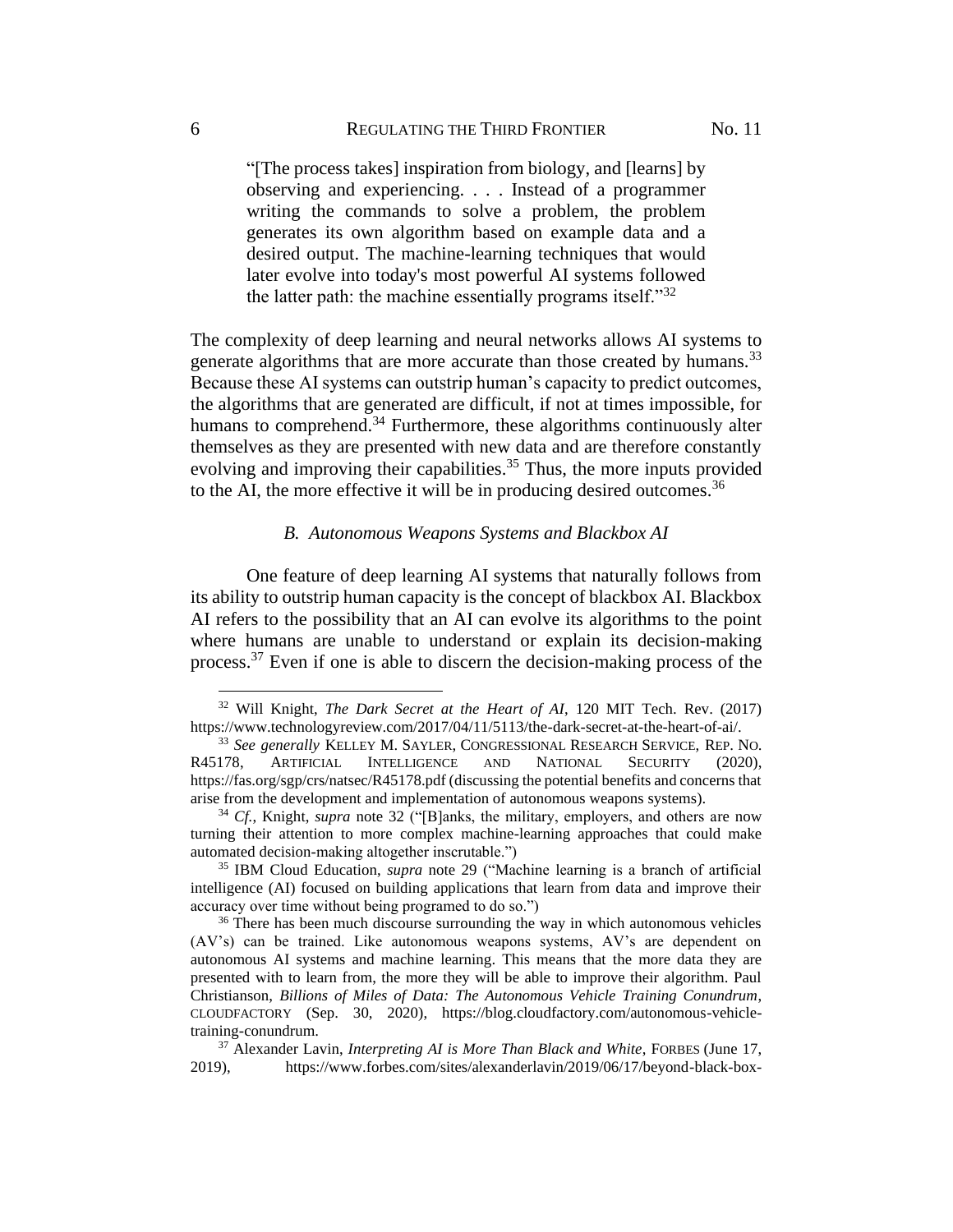AI, by that time, the algorithm could have evolved into something else.

Because AI systems develop algorithms based on inputs and learning, there are instances when they factor considerations into an algorithm in a way that is unintended. $38$  In the commercial sphere, there are documented instances where an AI programed to vet applications learned that gender was a factor to rely on when screening applicants and thus based decisions whether a candidate was qualified partly on gender.<sup>39</sup> Without fully understanding an AI's algorithm, it is difficult to identify these problems before the damage has already been done.

Independent of these considerations, the blackbox nature of AI is one of the features that makes it beneficial. Being able to pick up on correlations between seemingly unrelated factors and accurately predict an outcome is what these systems are prized for.<sup>40</sup> As such, while it is important to acknowledge the risks, it is equally important to remain mindful that the benefits that autonomous AI provides. Methods of mitigating these risks in autonomous AI systems can take place in the design process. $^{41}$  Though these steps may increase the initial cost and complexity of development,  $42$ balancing the need for accuracy and the assurance that certain variables are not relied on is a tradeoff that can be imposed on the implementation of blackbox AI.

### III. ETHICAL ARGUMENTS AGAINST THE CURRENT LEGAL STATUS

Though utilizing fully autonomous weapons has the potential to provide significant military advantages, $43$  there has been a large pushback

ai/?sh=4feb7ef49c47 ("[D]eveloping an AI system to be interpretable is typically challenging and ambiguous. It is often the case that a model or algorithm is too complex to understand or describe because its purpose is to model a complex hypothesis or navigate a high-dimensional space . . . [n]ot to mention what is interpretable in one application may be useless in another.")

<sup>38</sup> Kristian P. Humble & Dilara Altun, *Artificial Intelligence and the Threat to Human Rights*, 24 J. INTERNET L. 12, 12 (2020) ("AI systems are not seen as either 'impartial or neutral,' AI collects and learns from data that it is given, which therefore reflects the social, historical, and political conditions in which the data was created.")

<sup>39</sup> Jordan Weissmann, *Amazon Created a Hiring Tool Using A.I. it Immediately Started Discriminating Against Women.*, SLATE (Oct. 10,2018), https://slate.com/business/2018/10/amazon-artificial-intelligence-hiring-discriminationwomen.html.

<sup>40</sup> SAYLER, *supra* note [33.](#page-6-1)

<sup>41</sup>James Manyika et al., *What Do We Do About the Biases in AI?*, HARV. BUS. REV., (Oct. 25, 2019), https://hbr.org/2019/10/what-do-we-do-about-the-biases-in-ai.

<sup>42</sup> *Id.*

<sup>43</sup> Amitai Etzioni, *Oren Etzioni, Pros and Cons of Autonomous Weapons Systems*, MIL. REV., 71, 72 (May-June 2017) (arguing that autonomous weapons systems allow for a decrease in number of warfighters, an increase in capacity per each warfighter, and a reduced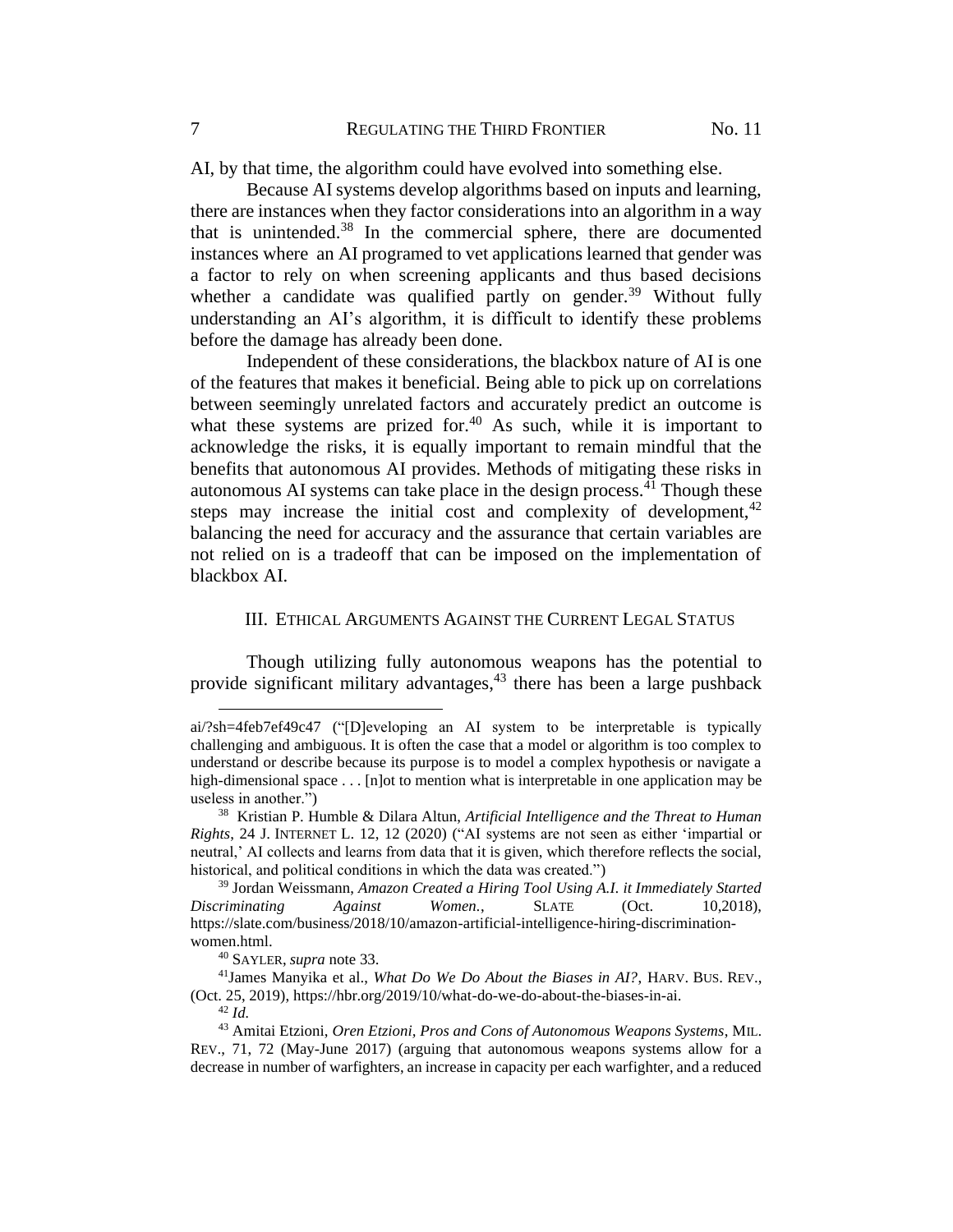against their development as well as their use. There are concerns about the impact that implementing autonomous weapons systems would have on the way in which war operates and on their ability to comply with Law of Armed Conflict (LOAC). <sup>44</sup> The absence of a human within the kill chain, and the autonomous decision making process of these AI systems also brings with it, concerns with regards to identifying liability.<sup>45</sup> Though both concerns are valid, the extent to which they ought to deter a country from continuing to develop autonomous weapons systems is questionable. Since there are currently means that mitigate the impact of these risks, the above concerns ought to serve as a guiding principle towards further regulation rather than justifications for ending development.

## <span id="page-8-1"></span><span id="page-8-0"></span>*A. The Loss of Meaningful Human Control*

The first major concern regarding autonomous weapons systems is the worry that absent a human in the kill chain, autonomous weapons systems will be unable to comply with LOAC and ultimately cause more harm than good. If autonomous weapons systems are not properly generated, it is possible that they will mistakenly engage the wrong targets more often than the right ones; ultimately increasing civilian casualties and leading to a more dangerous state of war.<sup>46</sup> These concerns focus on the actual ability of autonomous weapons to comply with LOAC, specifically the principles of proportionality and distinction. $47$  As of now, autonomous weapons systems lack the ability to understand the nuances, such as the context of a situation, that are necessary for adequate distinction and proportionality analysis and thus some argue their use would violate  $LOAC<sub>148</sub>$ .

risk of casualties).

<sup>44</sup> *See* discussion *infra*, Section III.

<sup>45</sup> Daniel N. Hammond, *Autonomous Weapons and the Problem of State Accountability*, 15 CHI. J. OF INTL. L. 652, 662 (2015) (discussing the difficulty of assigning liability to an agent when utilizing an autonomous weapons systems).

<sup>46</sup> HUMAN RIGHTS WATCH, MAKING THE CASE: THE DANGERS OF KILLER ROBOTS AND THE NEED FOR A PREEMPTIVE BAN 5 (2016), https://www.hrw.org/sites/default/files/report\_pdf/arms1216\_web.pdf (arguing that the sensory processing capabilities of autonomous weapons systems will be insufficient in giving the weapons systems to adequately distinguish between "active combatant from a civilian or an injured or surrendering soldier").

<sup>47</sup> *The Threat of Fully Autonomous Weapons*, CAMPAIGN TO STOP KILLER ROBOTS https://www.stopkillerrobots.org/learn/ (last visited Apr. 14, 2021).

<sup>&</sup>lt;sup>48</sup> There have been arguments that the concept of distinction and proportionality that are required in LOAC must be satisfied at the weapons level for autonomous weapons systems to be in compliance with LOAC. HUMAN RIGHTS WATCH, *supra* note [46](#page-8-0) at 4–6. As will be discussed in Section IV, compliance at the weapons level is not only difficult to program for, but also difficult to establish. However, this does not mean that these principles of LOAC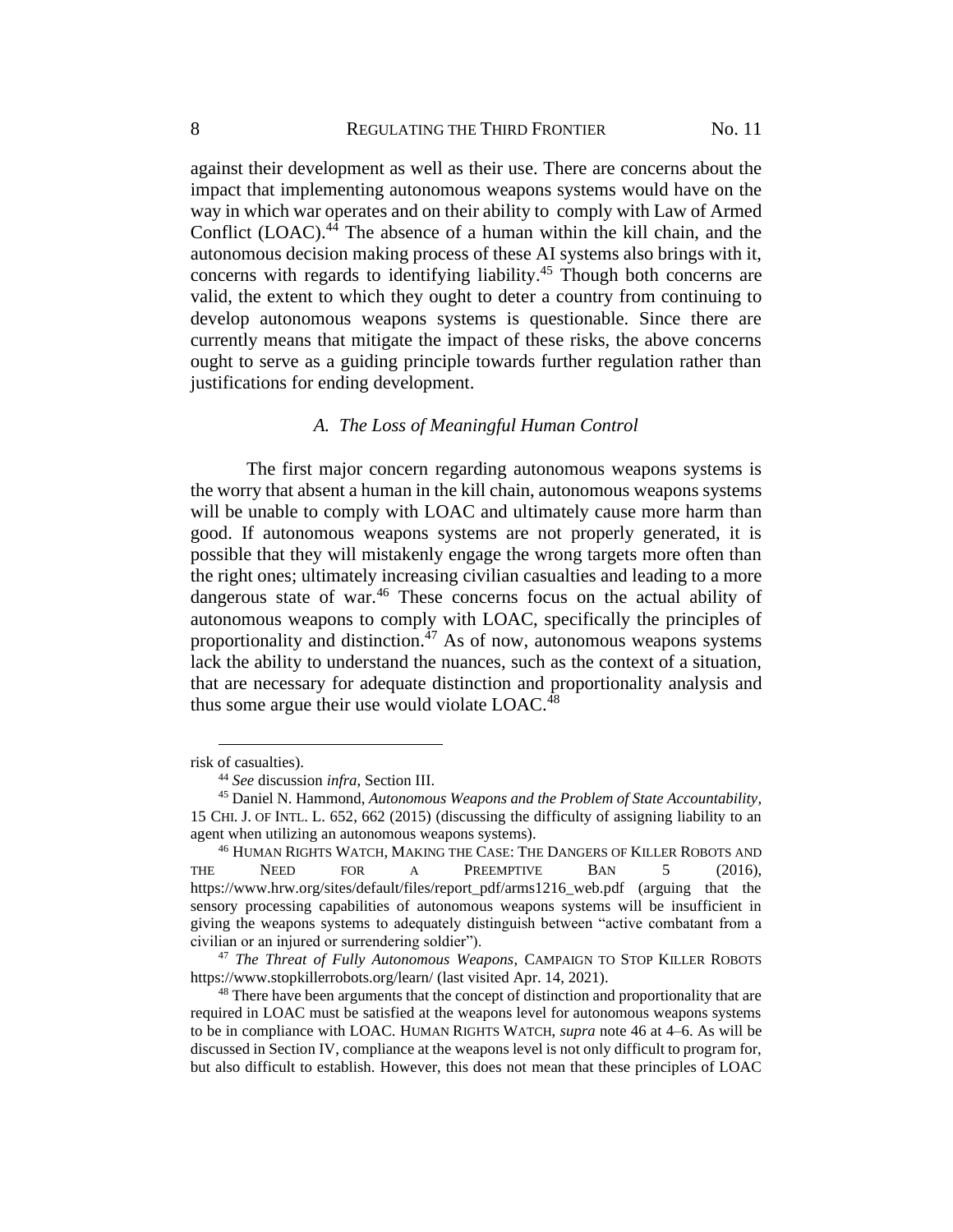Though there are valid concerns with respect to implementing AI systems in their current state into weapons systems, the absence of a human in the kill chain would not necessitate that utilizing these systems would destroy meaningful human control, let alone violate LOAC. Analyzing current military procedures for engaging a target reveals that there are a multitude of measures that ensure meaningful human control prior to the actual deployment of a weapon. $49$  Even though a human is not at exerting control over the end of the kill chain, humans are actively involved in making decisions on when and where to deploy these autonomous weapons systems. Because of this, meaningful human control still exists, just not at the end of the kill chain.<sup>50</sup> Understanding that this oversight of meaningful human control still exists when using autonomous weapons systems ensures that there are checks to safeguard compliance with LOAC as will be discussed in depth in Section IV.<sup>51</sup> Ultimately, the absence of a human from the end of the kill chain does not mean that there are no institutional checks on or means of meaningful control over these autonomous weapons systems. The control and thus liability simply rests a level above the autonomous weapons system in the commander that decides to implement the system.<sup>52</sup>

## <span id="page-9-0"></span>*B. The Liability Gap*

Aside from concerns about compliance with LOAC, many have expressed concern that the implementation of autonomous weapons systems would shield governments from liability for any accidents that the autonomous weapons systems create.<sup>53</sup> These autonomous weapons systems

<sup>52</sup> *Id.*

are automatically violated through the use of autonomous weapons systems. See discussion *supra* Section IV.

<sup>49</sup> Merel Ekelhof*, Moving Beyond Semantics on Autonomous Weapons: Meaningful Human Control in Operation*, 10 GLOBAL POL'Y 343, 347 ("[T]he operator's control should be considered part of a larger process where there is a division of labor. . . Considering this, meaningful human control in relation to the human-machine relationship during the deployment to weapons is not the only, nor the most appropriate, approach to comprehensively address concerns of losing human control as it fails to take into account trivial factors of military practice.");

John Lewis, Comment, *The Case for Regulating Fully Autonomous Weapons,* 124 YALE L. J. 1309, 1314 (2015) ("commanders remain responsible for the initial use of [autonomous weapons systems]. A commander must give the order to deploy a [autonomous weapons system] and set parameters for its use . . . any weapon will require for him to intervene at some point, if only to activate it. The commander is ultimately responsible for using a [autonomous weapons system] within its programing and within its legal limits. If humans must remain an integral part of the decision to take a life in order for a weapon to fulfill the condition of accountability, then [autonomous weapons systems] satisfy this requirement.")

<sup>51</sup> *See* discussion *infra* Section IV.A.

<sup>53</sup> *See* Ilse Verrdiesen et al., *Accountability and Control Over Autonomous Weapon*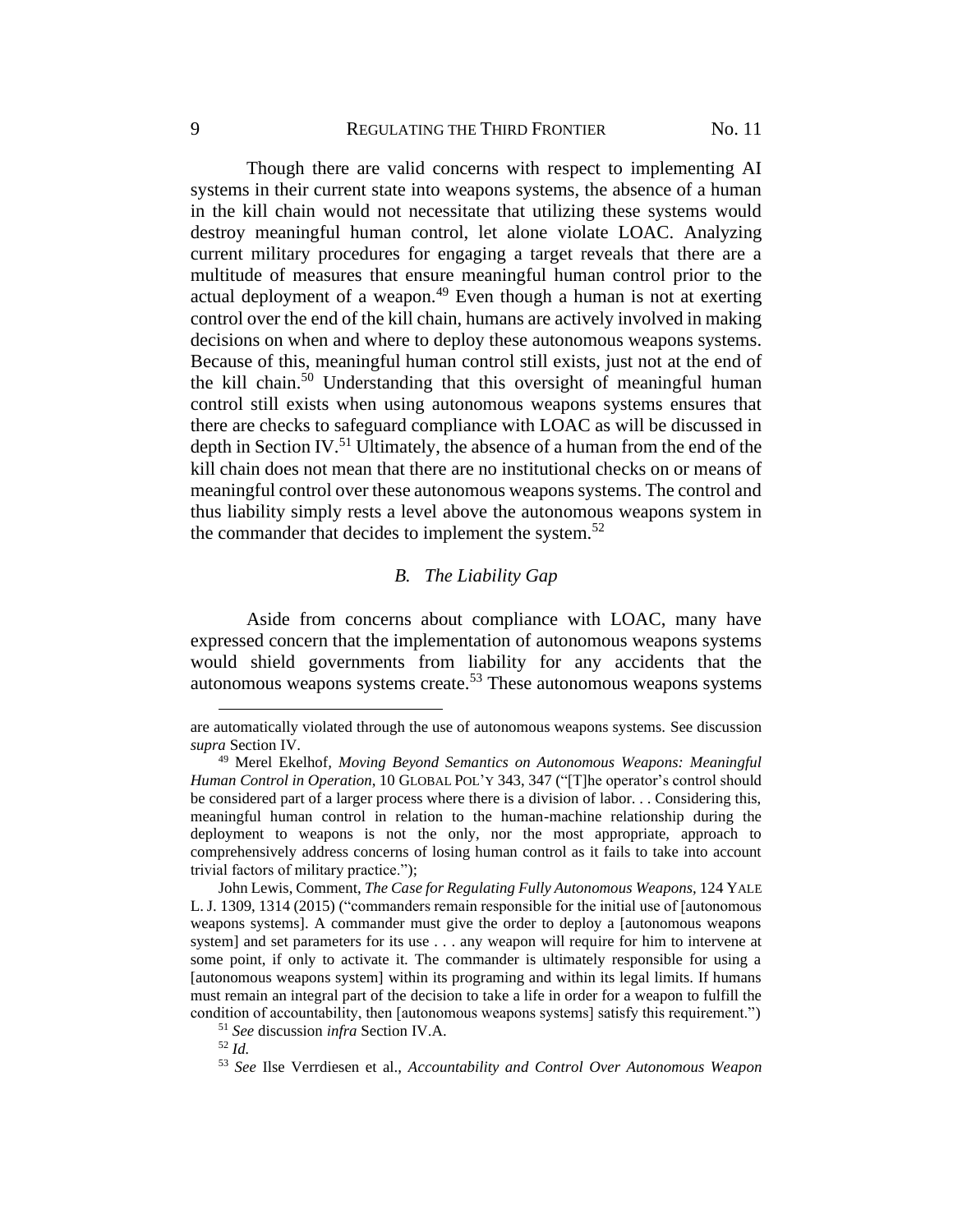<span id="page-10-0"></span>could be used as a convenient scapegoat for nations to avoid liability since it is difficult to establish the intent necessary for liability when dealing with a weapon that makes decisions and acts autonomously.<sup>54</sup> The nature of the autonomous AI makes it unlikely that humans could be fully liable since, the requisite level of willfulness will necessarily be absent in the case of a weapons system that operates independent of human control.<sup>55</sup>

<span id="page-10-1"></span>Despite these practical concerns, establishing a clear, formal chain of liability is not a prerequisite for employing a certain weapons system,<sup>56</sup> and the absence of a legal scheme of liability, does not necessitate that countries will be able to fully escape accountability. Even if there is no legal liability imposed on a country who utilized an autonomous weapons system, it is likely that lawfare could be utilized to hold them liable in the eyes of the public.<sup>57</sup> The concept of lawfare is premised on the notion that the law can be utilized in leu of military force to accomplish military outcomes.<sup>58</sup> One means of this can be done by publicizing violations of law committed by a country which has a strong sense of respect towards legal principles.<sup>59</sup> Though implementing autonomous weapons is not illegal, this strategy only requires

<sup>58</sup> *Id.*

<sup>59</sup> *Id.*

*Systems: A Framework for Comprehensive Human Oversight*, 31 MINDS & MACHINES 137, 144 (2021) ("[T]he use of emerging technologies, including autonomous weapon systems, with weak or without norms can lead to limited or easily avoidable responsibility and accountability for states and individuals.")

<sup>54</sup> *See* Rebecca Crootof, *War Torts: Accountability for Autonomous Weapons*, 164 U. PENN. L. REV. 1347, 1350–51(2016) ("By definition, war crimes – serious violations of international humanitarian law that give rise to individual criminal liability – must be committed by a person acting "willfully," which is usually understood as acting intentionally or recklessly.)

<sup>55</sup> *Id.*

<sup>56</sup> Charles J. Dunlap, Jr, *Accountability and Autonomous Weapons: Much Ado About Nothing?*, 30 TEMPLE INT'L & COMP. L. J 63. 75 (2016) ("In short, the presence or absence of civil liability is not- and should not be- a necessary condition as to the legitimacy of autonomous weapons.")

<sup>57</sup> General Charles Dunlap, one of the foremost scholars in lawfare, explains that "Lawfare can be defined is a means of utilizing the law to a countries advantage in leu of traditional military means. One means of accomplishing this end is utilize the law and the respect that some countries have towards it as a target. This can be accomplished through publicizing what the public may consider to be a violation of legal principles such as pictures of lawful attacks, even when there were no actual laws violated. This serves as a significant deterrent for future actions, even if they are technically in compliance with LOAC. This, however, does not always necessitate that actual violations of the law occur." Charles Dunlap, *Lawfare 101: A Primer*, 97 MIL. REV. 9, 10 (2017). To parallel this point, any incident that takes place with an autonomous weapons system could be publicized in a way to garner enough public and domestic outrage that it would block a country from continuing to implement the weapons systems in the way that they were whether such implementation rose to a violation of LOAC.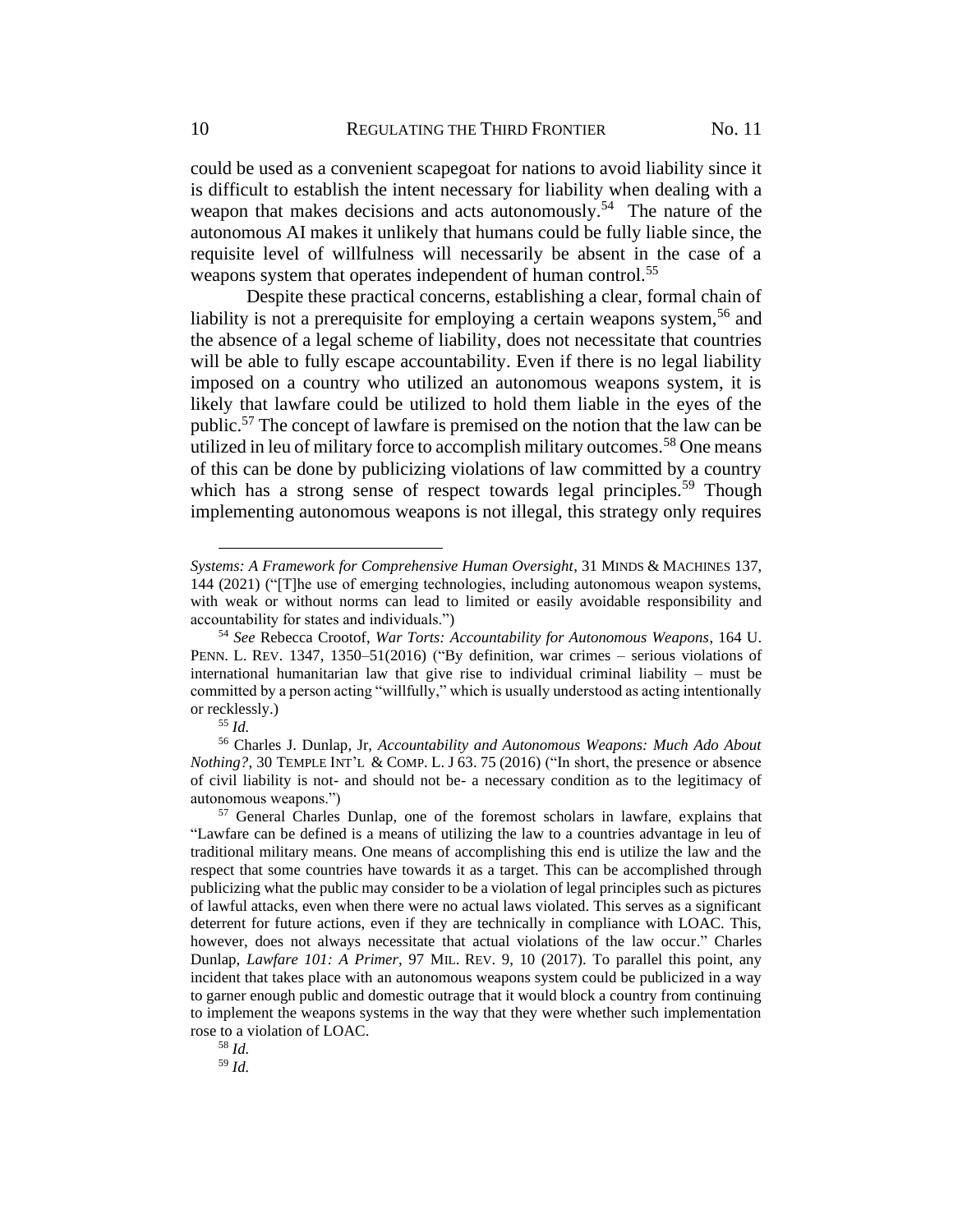there to be a perceived violation of law, not an actual violation.<sup>60</sup> With wellestablished opposition to the use of autonomous weapons systems, it is not inconceivable that an autonomous weapons system that killed civilians could be framed to the public as a violation of LOAC. This could generate substantial public outcry and resentment which could be detrimental to the support and effectiveness of a country's military.<sup>61</sup> As a result, even though there may not be legal liability, there will likely be social responsibility imposed on countries employing autonomous weapons systems.

Finally, the lack of a natural scheme of liability does not necessitate that one could not be generated.<sup>62</sup> Instead of pointing to this lack of liability as a justification to end the development of autonomous weapons system, a more logical approach would be a call for developing an appropriate scheme of liability for the actions of autonomous weapons systems.<sup>63</sup> Since countries have yet to successfully develop and employee fully autonomous weapons, the time for creating such a scheme and addressing these problems is now.

#### <span id="page-11-1"></span><span id="page-11-0"></span>IV. CURRENT LAW GOVERNING AUTONOMOUS WEAPONS

Despite the public outcry, there are currently no laws or treaties that specifically govern the development or use of fully autonomous weapons.<sup>64</sup> Because of this, autonomous weapons are governed by the LOAC and therefore must comply with the principles of proportionality, distinction, unnecessary military destruction, and military necessity.<sup>65</sup> Because proportionality and distinction are viewed as a combat level decision, some argue that in order for an autonomous weapons system to pass muster under

<sup>60</sup> *Id.*

<sup>61</sup> *Id.*

<sup>62</sup> *See generally* Crootof *supra* note [54](#page-10-0) at 1395 (advocating for the adoption of a new scheme of liability for autonomous weapons systems).

 $63$  For a proposal on a potential framework for liability in connection with autonomous weapons systems see discussion *Infra* Section VI. A.

 $64$  "Until the achievement of a consensus, there is not legal basis for banning or even limiting the development or employment of autonomous weapons systems. Hence, States are free to continue to research and develop such systems, with the commitment to review each system at appropriate stages in the development an employment process to ensure that the weapon can fully comply with all LOAC requirements." Eric Talbot Jensen, *The (Erroneous) Requirement for Human Judgment (and Error) in the Law of Armed Conflict*, 96 INT'L L. STUD. 26, 56 (2020).

<sup>65</sup> *See* Jensen, *supra* note [64](#page-11-0) at 28–27; Allyson Hauptman, *Autonomous Weapons and the Law of Armed Conflict*, 218 MIL. L. REV. 170, 171 (2013) ("The law requires that the targeting decision maker, whether a human, machine, or human-machine team, be able to apply fully and comply with the LOAC. [Thus autonomous weapons systems] must be capable of fully applying to LOAC, including minimizing civilian death and injury and damage to civilian objects.")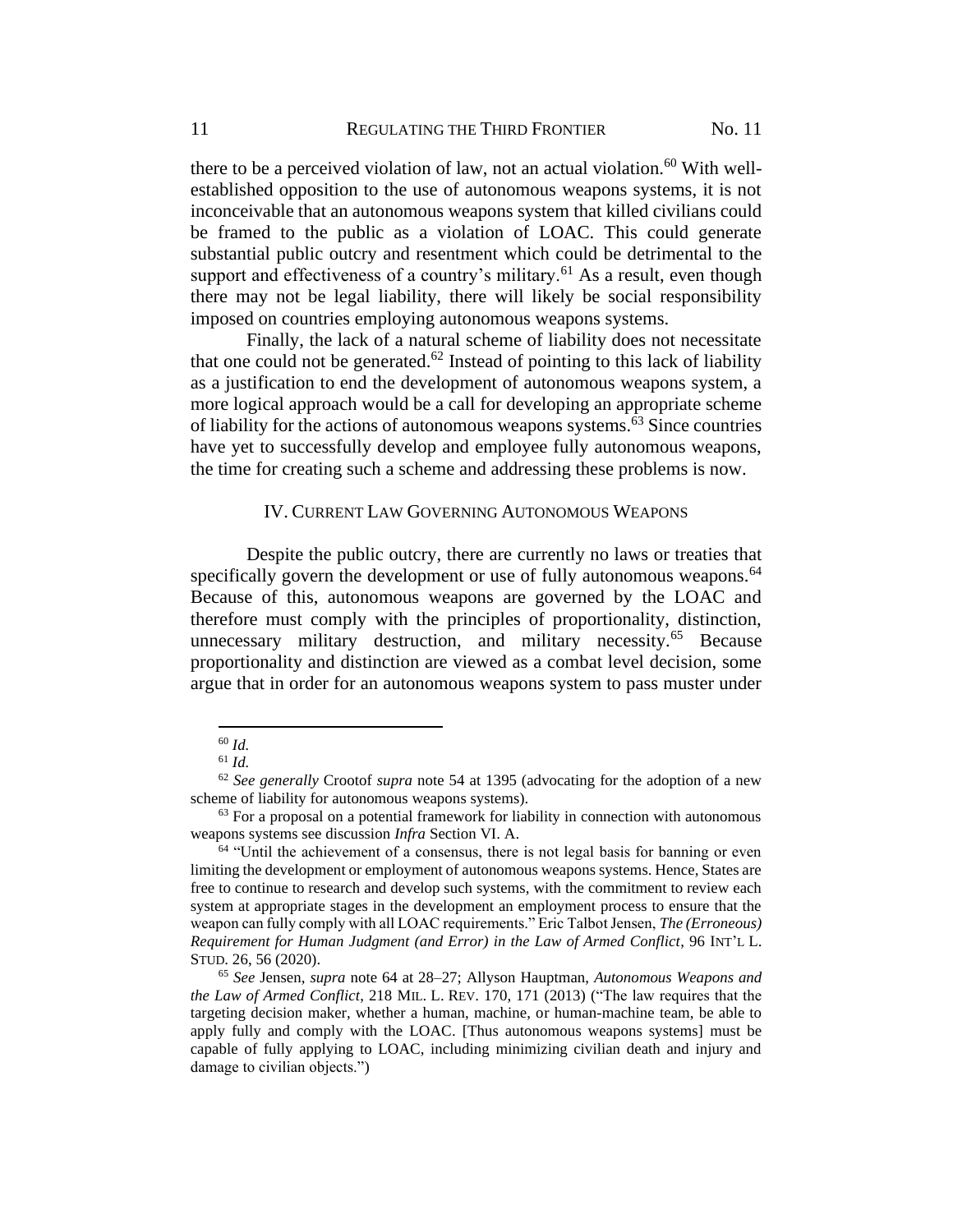LOAC, the system itself must be able to comply with these principles.<sup>66</sup> This section will outline the analysis of proportionality as well as distinction with respect to autonomous weapons systems at the level of the weapons system, yet ultimately demonstrate how weapons level analysis is not the only means of compliance.

## <span id="page-12-0"></span>*A. Compliance with Proportionality*

Proportionality demands that the incidental damage to property and loss of life that results from an attack must not be excessive when compared to the military advantage that the attack is expected to gain.<sup>67</sup> Since autonomous weapons engage with targets independent of a human command, it is not illogical to desire such systems to contain an independent means of conducting a proportionality analysis prior to engaging with a target. Unfortunately, ensuring that autonomous weapons systems are programed to conduct proper proportionality analysis can be difficult. The standard for proportionality is subjective because in order to satisfy it, the ultimate decision must be one that a "reasonably well-informed person" would have made when weighing the potential collateral damage against the potential military objective.<sup>68</sup> This means that the autonomous weapons system must be able to derive the value of a military objective and weigh it against the potential casualties that engaging a target may impose.<sup>69</sup> Though AI could enable autonomous weapons to outstrip human capacity in calculating future harms, there is an argument that without continual updates as to military objectives, autonomous weapons systems will conduct improper proportionality analyses.<sup>70</sup> The military advantage that would result from an autonomous weapon's various functions could drastically change between the time they are activated and the time that they engage with a target. Because of this, ensuring that autonomous weapons systems can conduct a proper proportionality analysis would require the systems to be continuously updated with new information as military objectives changed.<sup>71</sup>

Because this systems approach poses logistical problems, some

<sup>66</sup> *See* Amitai Etzioni & Oren Etzioni, *Pros and Cons of Autonomous Weapons Systems*, MIL. REV., May-June 2017 at 72–74. (arguing that an AI system would have to be able to distinguish between combatants and civilians as well as conduct a proper proportionality analysis for it to be implemented in compliance with existing laws).

<sup>67</sup> GARY D. SOLIS, LAW OF ARMED CONFLICT'S CORE PRINCIPLES, IN THE LAW OF ARMED CONFLICT: INTERNATIONAL HUMANITARIAN LAW IN WAR 293 (2d ed., 2016).

<sup>68</sup> Ford, *supra* note [15](#page-3-1) at 444.

<sup>69</sup> *Id.*

<sup>70</sup> *Id.* at 445.

<sup>71</sup> Marco Sassoli, *Autonomous Weapons and International Humanitarian Law: Advantages, Open Technical Questions and Legal Issues to be Clarified*, 90 INT'L L STUD. 308, 332 (2014).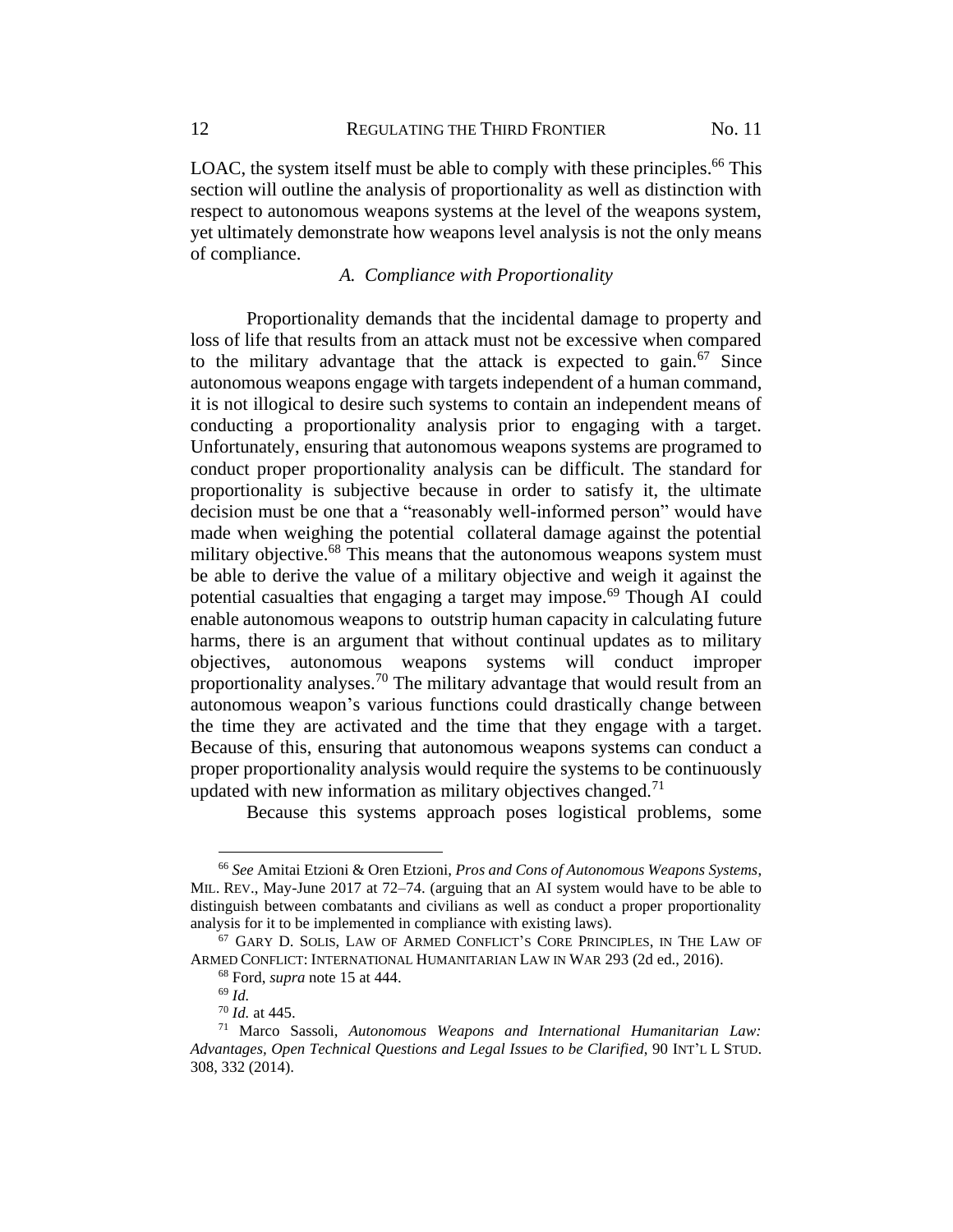contend implementing a proportionality analysis at the level of commanders rather than the system would mitigate the concerns and provide for an adequate proportionality analysis. If the proportionality analysis were to remain at the level of the commander, the commander would simply factor into their traditional proportionality analysis the extent to which an AI system could adequately conduct a proportionality analysis in the field.

"A relevant legal question today may be whether a commander is reasonably confident that a particular target is a military objective and not a civilian object. In the future, the inquiry may be whether the commander is reasonably confident that an autonomous weapon will be capable of determining that an object is a lawful target."<sup>72</sup>

Ultimately, the variable nature of the weapons simply becomes another factor in a standard proportionality analysis attributable to the commander. Under this framework the absence of a measurable proportionality analysis at the systems level would not automatically create a violation of LOAC any time these weapons systems were used.<sup>73</sup>

Though there is no consensus on which level of proportionality analysis would be appropriate for determining whether to implement an autonomous weapons system, there is the possibility that the analysis could remain unaltered. Though proportionality is something that ought to be taken into consideration during the design of an autonomous weapons system, its overall ability to conduct a proportionality analysis is not necessarily the factor that determines it's compliance with LOAC.

#### *B. Compliance with Distinction*

The principle of distinction requires a party in an armed conflict to distinguish between civilians and military objectives, and only allows for the targeting of the latter.<sup>74</sup> Since autonomous weapons systems lack a human within the kill chain, there is an argument that the responsibility of distinction falls on the autonomous weapons system itself.<sup>75</sup> Because of this, some suggest that autonomous weapons systems must be able to distinguish as well

<sup>72</sup> Trumbull *supra* not[e 4](#page-1-1) at 563.

<sup>&</sup>lt;sup>73</sup> Focusing the proportionality analysis on the command rather than the weapons level opens the possibility that not utilizing autonomous weapons systems could be a violation of the proportionality analysis. One example is a fully autonomous weapon that is blowing up a building yet is programed to shut off if "senses civilians are present" Ford, *supra* note [15](#page-3-1) at 430.

<sup>74</sup> SOLIS, *supra* not[e 67](#page-12-0) at 269.

<sup>75</sup> Jensen, *supra* note [64](#page-11-0) at 28*–*27; *see also* Hammond, *supra* note [45](#page-8-1) at 674 (characterizing autonomous weapons system compliance with the principle of proportionality to take place at the weapons level).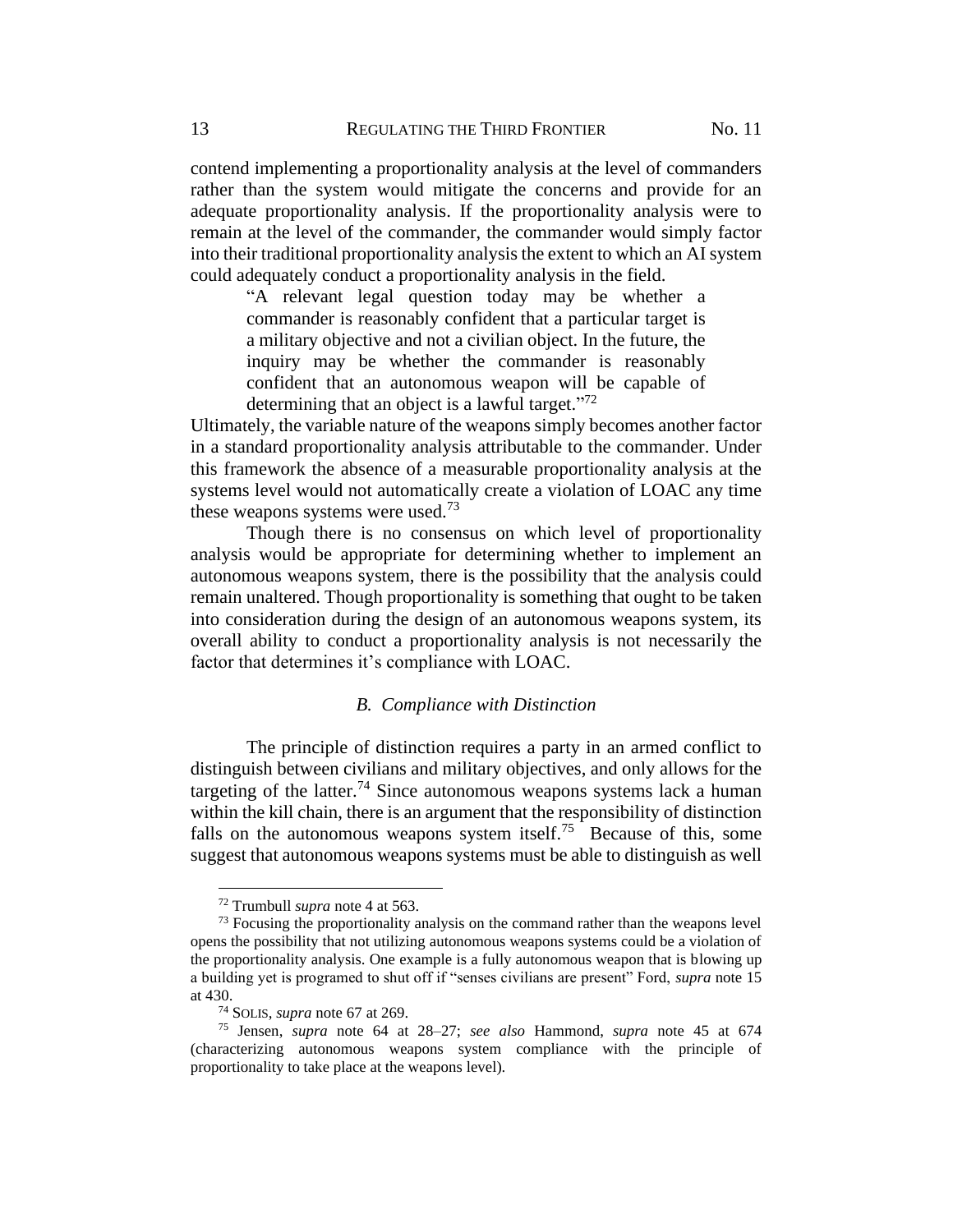as their human counterparts to comply with the law of distinction.<sup>76</sup> "If used to select and engage targets autonomously the [autonomous weapons system] must be able to distinguish combatants v. non-combatants, between military objectives and civilian objects." <sup>77</sup> Thus, one way of measuring whether an autonomous weapons system complies with the principles of distinction can be the extent to which the weapons system itself can adequately comply with the current LOAC principles of distinction.

<span id="page-14-0"></span>As discussed above, autonomous weapons systems must be able to discern between combatants and noncombatants, and therefore, targetable, and non-targetable persons. The difficulty that accompanies this measurement, however, coincides with the fact that combatants are not required by law to distinguish themselves with specific emblems so long as they distinguish themselves from civilians in some way. <sup>78</sup> This means that in absence of data on what the distinguishing feature is, it would be unlikely that an autonomous weapons system would be able to adequately engage with a lawful combatant.<sup>79</sup> Though this inability to identify the enemy may not be the critics' greatest concern, this same inability could lead to autonomous weapons systems improperly distinguishing and engaging with civilians and non-targetable persons.<sup>80</sup> This potential for violations of LOAC is only exacerbated by the fact that a combatant may transition from a targetable to a non-targetable person based on the context of the situation. $81$  A combatant in one situation may be targetable, but in a split second, if they appear to be surrendering, incapacitated, or are under control of an adversary, they are no longer targetable. $8^{2}$  Though it is possible that an autonomous weapons system could eventually learn to differentiate context, as of now, they lack that capability and thereby pose a problem for their ability to satisfy the principle of distinction.<sup>83</sup>

Furthermore, being able to code for an autonomous weapons system that can distinguish at, or even better than, the level of humans is difficult to measure. Currently the capability for these systems to distinguish combatants is far from that of humans due to autonomous weapons systems inability to

<sup>76</sup> *Id.* 

<sup>77</sup> Vazquez, *supra* note [8](#page-2-0) at 104.

<sup>78</sup> Elliot Winter, *The Compatibility of Autonomous Weapons with the Principle of Distinction in the Law of Armed Conflict*, 69 INT'L & COMP. L. Q. 845 (2020).

<sup>79</sup> *Id.*

<sup>80</sup> Hauptman, *supra* note [65](#page-11-1) at 192 ("This could potentially be solved by allowing programming systems to always err on the side of caution, but it means giving up a number of opportunities to achieve a military victory that a state may not be willing to forego. . . .")

<sup>81</sup> Winter, *supra* note [78.](#page-14-0)

<sup>82</sup> *Id.*

<sup>83</sup> Cummings, *supra* note [17](#page-3-2) (explaining how the current state of autonomous AI is currently insufficient in distinction to be safely implemented).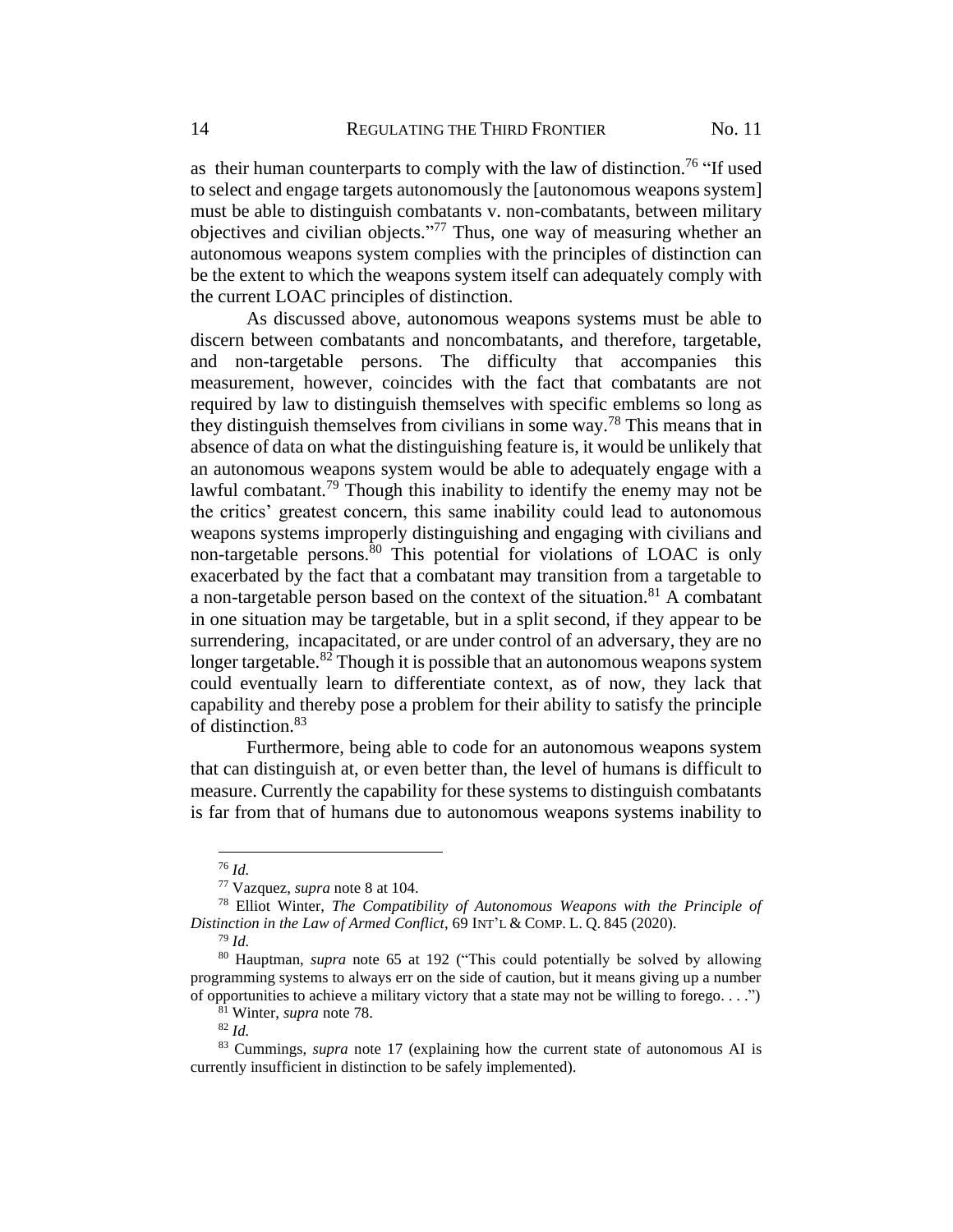adequately distinguish context.  $84$  Aside from perceiving context, since AI systems rely on patterns of pixels for recognition, slight alterations in those patterns can impede the ability of the system to adequately recognize an object making them easily deceive.<sup>85</sup>

<span id="page-15-0"></span>As AI continues to develop, its ability to adequately distinguish targets could improve which begs the question, how do we discern when AI has reached a level of adequate distinction. There may be a time in the future where their ability to adequately distinguish targets outstrips that of humans, at which point, some have argued there would be a moral obligation to utilize autonomous weapons systems. <sup>86</sup> The more pressing question, however, is what level of distinction is required for it to be permissible to utilize autonomous weapons systems?<sup>87</sup>

Though some contend that the superior to human metric ought to apply even with regards to standards of permissible use, $88$  this would require holding a weapons system to the same standard that the law imposes on agents with culpability.<sup>89</sup> Though autonomous weapons systems have the ability to select and engage targets, at the end of the day they are still weapons and thus their ability to distinguish can be analogized to a typical weapons accuracy. Though the accuracy of a weapon–like an autonomous weapons system ability to distinguish targets–ought to be considered when determining if using it would be permissible, it should not be dispositive and current law reflects this notion.<sup>90</sup> The ability of the autonomous weapons system to adequately distinguish between targetable and non-targetable person, like its ability to conduct a proportionality analysis, could simply

<sup>84</sup> Trumbull, *supra* note [4](#page-1-1) at 576.

<sup>85</sup> Tobias Vestner & Altea Rossi, *Legal Reviews of War Algorithms*, 97 INT'L L. STUD. 509, 513 (2021).

<sup>86</sup> *See* Cummings, *supra* note [17\(](#page-3-2)"If autonomous targeting systems in dynamic settings could be shown to be superior to humans at some point in the future. . . not only, should we use them, but we have an obligation to do so.") *See also* 305. *The Convergence: The Policy and Law of Lethal Autonomy with Michael Meier and Shawn Steene*, MAD SCIENTIST LABORATORY (Feb. 18, 2021) https://madsciblog.tradoc.army.mil/305-the-convergence-thepolicy-and-law-of-lethal-autonomy-with-michael-meier-and-shawn-steene/ (arguing that autonomous weapons will at least initially have to preform above the "better than human" standard to be implemented).

<sup>&</sup>lt;sup>87</sup> Another possible factor to consider is whether or not the absence of emotions that autonomous weapons system possesses will lead them to make decisions that may overall be more effective, but may ultimately violate common consideration of what is considered right and wrong. Jesse Prinz famously argues that emotions are the means through which we learn ethics, therefore, taking emotions out of these life and death decisions may lead to consequences that are morally repugnant. *See generally* JESSE PRINZ, THE EMOTIONAL CONSTRUCTION OF MORALS (2007).

<sup>88</sup> Cummings, *supra* note [17.](#page-3-2)

<sup>89</sup> Vazquez, *supra* note [8](#page-2-0) at 104.

<sup>90</sup> *Id.*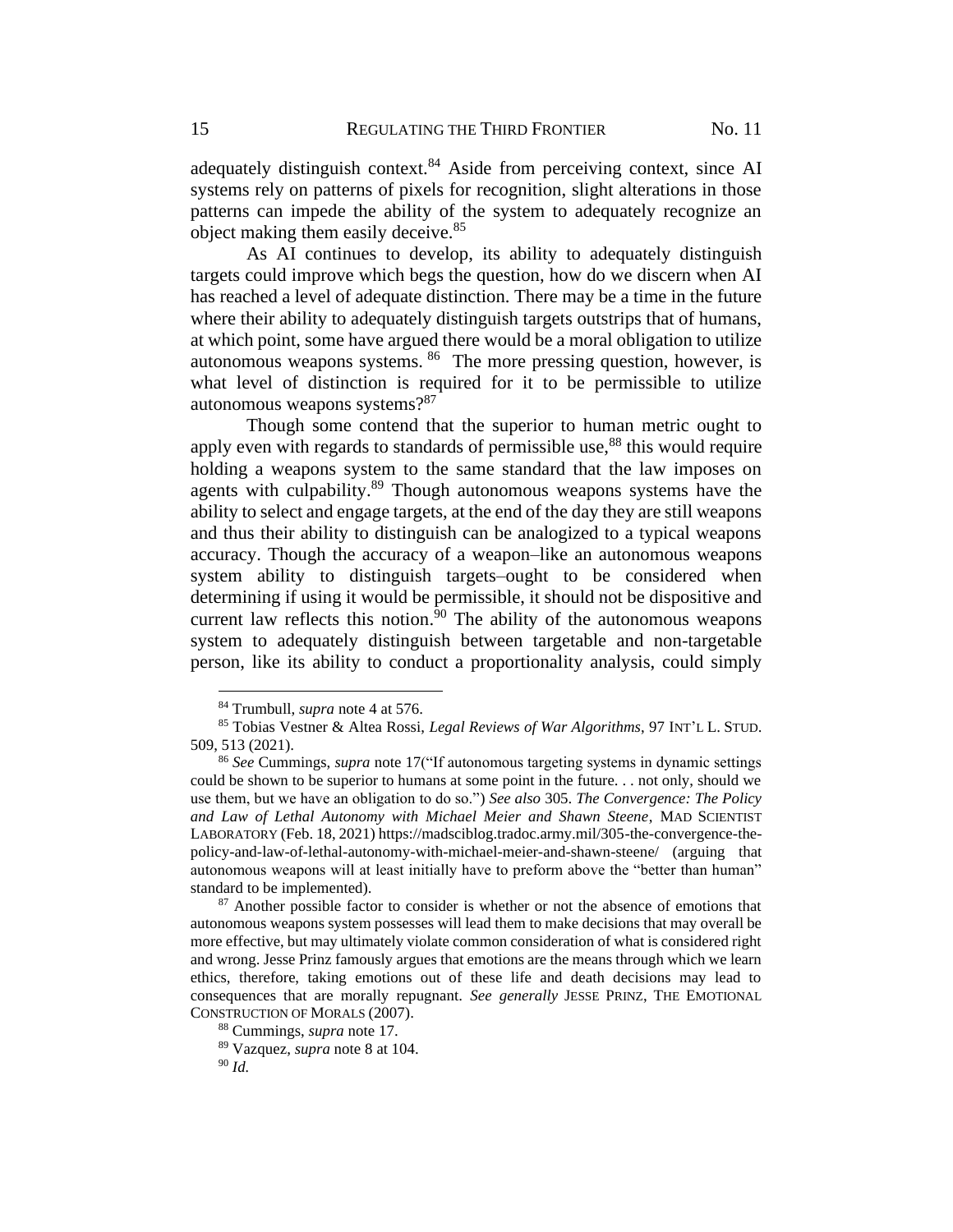become a factor that is considered in a commander's own proportionality analysis. However, until we reach a point where we have confidence in autonomous weapons systems ability to distinguish targets, implementing them would likely violate the principle of proportionality above.<sup>91</sup>

#### V. CONCERNS UNADDRESSED BY THE CURRENT LAW

Under LOAC, as it stands, autonomous weapons are not expressly prohibited. As discussed in Section IV, the implementation of autonomous weapons does not necessarily call for a weapons level analysis to satisfy the principles of proportionality and distinction. This means that whether a weapon system is used in compliance with LOAC falls on whether a commander conducts a proper proportionality analysis. This type of compliance, however, leaves much to be desired. Implementing a command level analysis risks undermining the principles of LOAC, fails to address concerns of broad political goals and does nothing to fill the liability gap that remains when commanders conduct adequate proportionality analysis.

Looking first to concerns with respect to undermining LOAC. Though weapons systems analysis may not be necessary for compliance with LOAC, understanding and demanding that weapons systems can conduct proper proportionality analysis and distinction will be imperative for a commander to adequately conduct a proportionality analysis. The problem that will prevent ultimate compliance stems from the ever-changing nature of autonomous weapons systems. First, there is a concern that when utilizing autonomous weapons systems, commanders will give greater deference to autonomous weapons systems than their own human judgement.<sup>92</sup> This factor could inhibit a commander's ability to adequately weigh the potential risks of uncertainty that utilizing an autonomous weapons system imposes. Commanders would be required to base their analysis on the information they had available. The United States standard practice is to provide weapons review of weapons systems and the DOD has asserted that continual review of autonomous weapons systems will be implemented.<sup>93</sup> Information from

<span id="page-16-0"></span><sup>91</sup> *See* Lewis, *supra* not[e 50](#page-9-0) at 1324 ("If a commander knowingly deploys a [autonomous weapons system] with weak targeting software in the middle of a city, and it kills dozens of civilians, most will likely agree that the commander has committed a crime, or at least should be subject to sanctions of some kind.")

 $92$  Professor Crootof expressed concern that humans will rely heavily on the bias that AI has superior decision-making capabilities to humans and thus defer to their judgment in cases where they ought not to. Rebecca Crootof, member, Center for New American Security's Task Force on Artificial Intelligence and National Security at the Duke Law National Security Law Conference: Artificial Intelligence and the Future of Warfighting: A Dialogue (Feb. 25, 2021).

<sup>&</sup>lt;sup>93</sup> U.S. DEP'T OF DEFENSE, DIR. 3000.09, Autonomy in Weapons Systems 13 at 2 (Nov.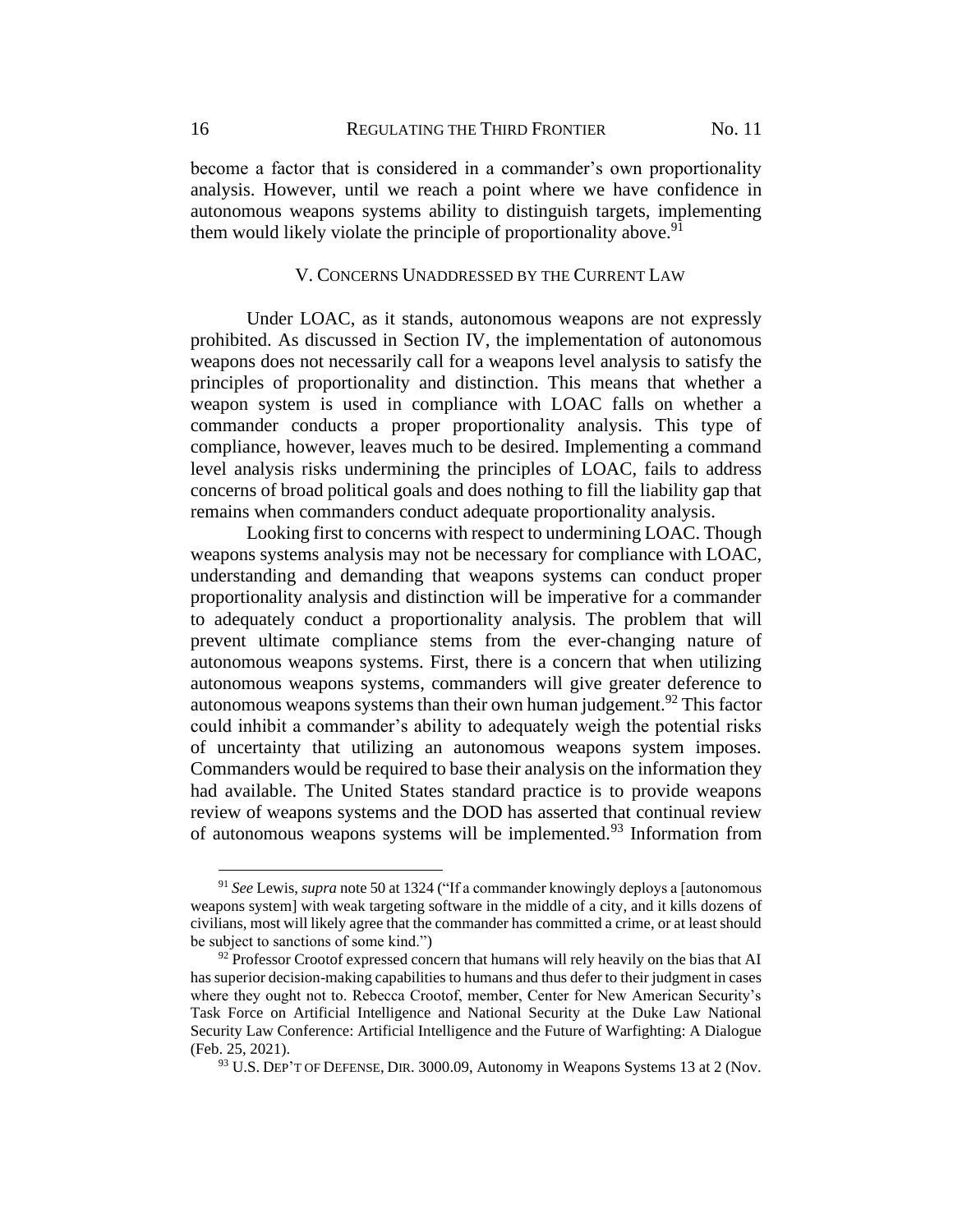these reviews could be utilized by commanders, however, this information does not account for the fact that autonomous weapons systems evolve over time. Thus, along with the information given on the weapons system, when making a proportionality analysis, a commander must factor into the analysis how the weapons system could potentially evolve. The subconscious bias that tends to view AI as superior could lead to legitimate proportionality analysis based on improper widespread assumptions about the reliability of the evolution of autonomous weapons systems.

Biases within the autonomous weapons system are just as concerning as the bias commanders may harbor in favor of AI decision making. The constant evolution of AI systems that could undermine LOAC could also lead to these systems undermining broad political goals. Without knowing how an autonomous weapons system will operate in a given situation, there is a possibility that these weapons systems could act in a way that ultimately achieves it's objective, but does so at the expense of broader political goals. If a commander cannot predict exactly how an AI will operate, there is no means of ensuring that these goals, even if they are known by the commander, will be achieved correctly.

Finally, the current framework does little to alleviate the concerns surrounding that absence of liability. Though commanders under this framework could be held liable for the actions of autonomous weapons systems, they will only be held liable if they fail to adequately conduct a proportionality analysis. Thus, if an autonomous weapons system acts independently, they escape liability. Because of this, LOAC as it stands does little to fill that gap that develops with responsible implementation of autonomous weapons systems.

#### VI. REGULATION NOT OVERREACTION

Though the current state of fully autonomous weapons may leave much to be desired, $94$  this does not mean that the future of autonomous weapons is grim. As countries continue to develop and invest in these weapons systems, and as private industries continue to develop autonomous weapons systems, their capabilities and sophistication will likely grow. With the inevitability of this development, it is important to be proactive in thinking about how these weapons systems ought to be developed and regulated.<sup>95</sup> Because there are valid concerns with regards to both the

<sup>21, 2017) [</sup>hereinafter DOD DIRECTIVE 3000.09].

<sup>94</sup> *See supra* Section IV.B. discussing the challenges AI faces with respect to distinguishing in context. *See also* Cummings, *supra* note [17](#page-3-2) (discussing how AI systems perception is inadequate to distinguish targets independent of context).

<sup>95</sup> Blaine Ravert, *The Ethics of the Kill Decision: Should Humans Always be in the*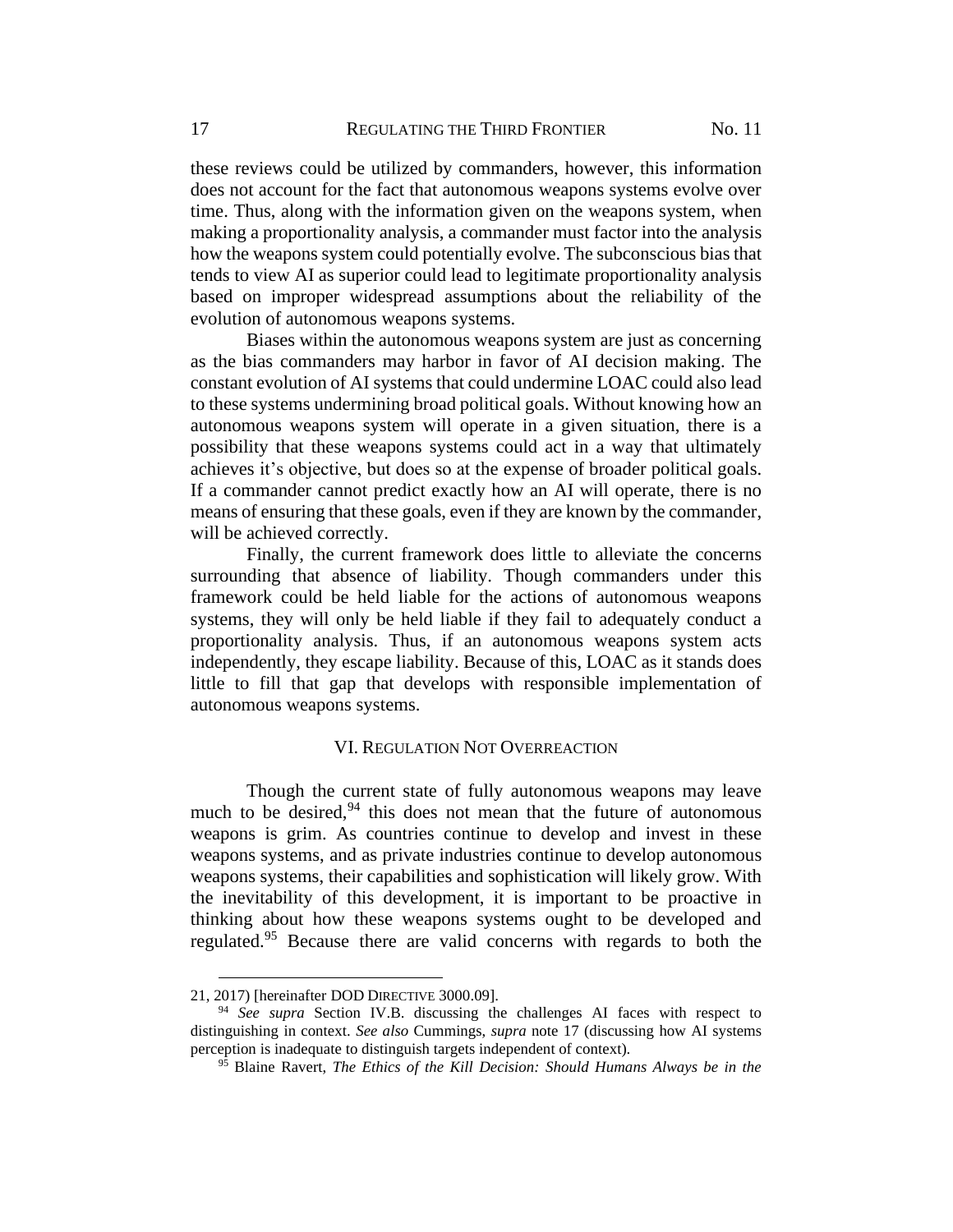operations of these AI systems as well as possible schemes of liability, confronting these issues head on will help mitigate any negative externalities that could result from the development of this technology, and in turn, help mitigate public fear of their use. There is a myriad of ways that we can mitigate the fears associated through regulation.<sup>96</sup> This section will outline potential regulations regarding the development, the use, the liability and the training of autonomous weapons systems.

#### *A. Development*

Because there has been a shift in the weapons development sector from public to private companies,  $97$  many of these new autonomous weapon's systems are currently being developed without direct government supervision.<sup>98</sup> Though this may be amenable to most other weapons, requiring experts in both LOAC as well as the policy goals of the government to be involved in the design process is imperative. This requirement would alleviate the unique concerns that the autonomous nature of these weapons systems raises with regards to compliance with LOAC and those that their blackbox nature raises with regards to potential frustration of policy goals. Both these objectives can be accomplished by regulations requiring private companies developing autonomous weapons systems to consult with a new government agency charged with ensuring these ends.<sup>99</sup>

*Loop?*, THE CIPHER BRIEF (Feb. 7, 2021), https://www.thecipherbrief.com/column\_article/the-ethics-of-the-kill-decision-shouldhumans-always-be-in-the-loop (arguing for the importance of creating a framework that will help to mitigate any negative externalities associated with the development and use of autonomous weapons systems).

<sup>96</sup> Andrew Figueroa, *License to Kill: An Analysis of the Legality of Fully Autonomous Drones in the Context of International Use of Force Law*, 31 PACE INT'L L. REV. 145, 157 (2018)

<sup>97</sup> Charles Mahoney, *Private defense companies are here to stay – what does that mean for national security?*, THE CONVERSATION (May 31, 2017 9:57 PM) https://theconversation.com/private-defense-companies-are-here-to-stay-what-does-thatmean-for-national-security-76070 ("Like it or not, government agencies responsible for national security are dependent on private defense firms.")

<sup>98</sup> *See generally* Kara Frederick, *The civilian private sector: part of a new arms control regime?*, OBSERVER RESEARCH FOUNDATION (Nov. 06, 2019), https://www.orfonline.org/expert-speak/the-civilian-private-sector-part-of-a-new-armscontrol-regime-57345/ (discussing the interaction of the private sector in the development of autonomous weapons systems).

<sup>&</sup>lt;sup>99</sup> It has been widely suggested that for the private sector, an agency be developed to oversee and ensure that the development of AI technology is done in a safe and ethical way. Matthew U. Scherer, *Regulating Artificial Intelligence Systems: Risks, Challenges, Competencies*, and Strategies, 29 HARVARD J. OF L. TECH. 354 (2016). Though no such agency currently exists, there have been proposals that outline how that agency ought to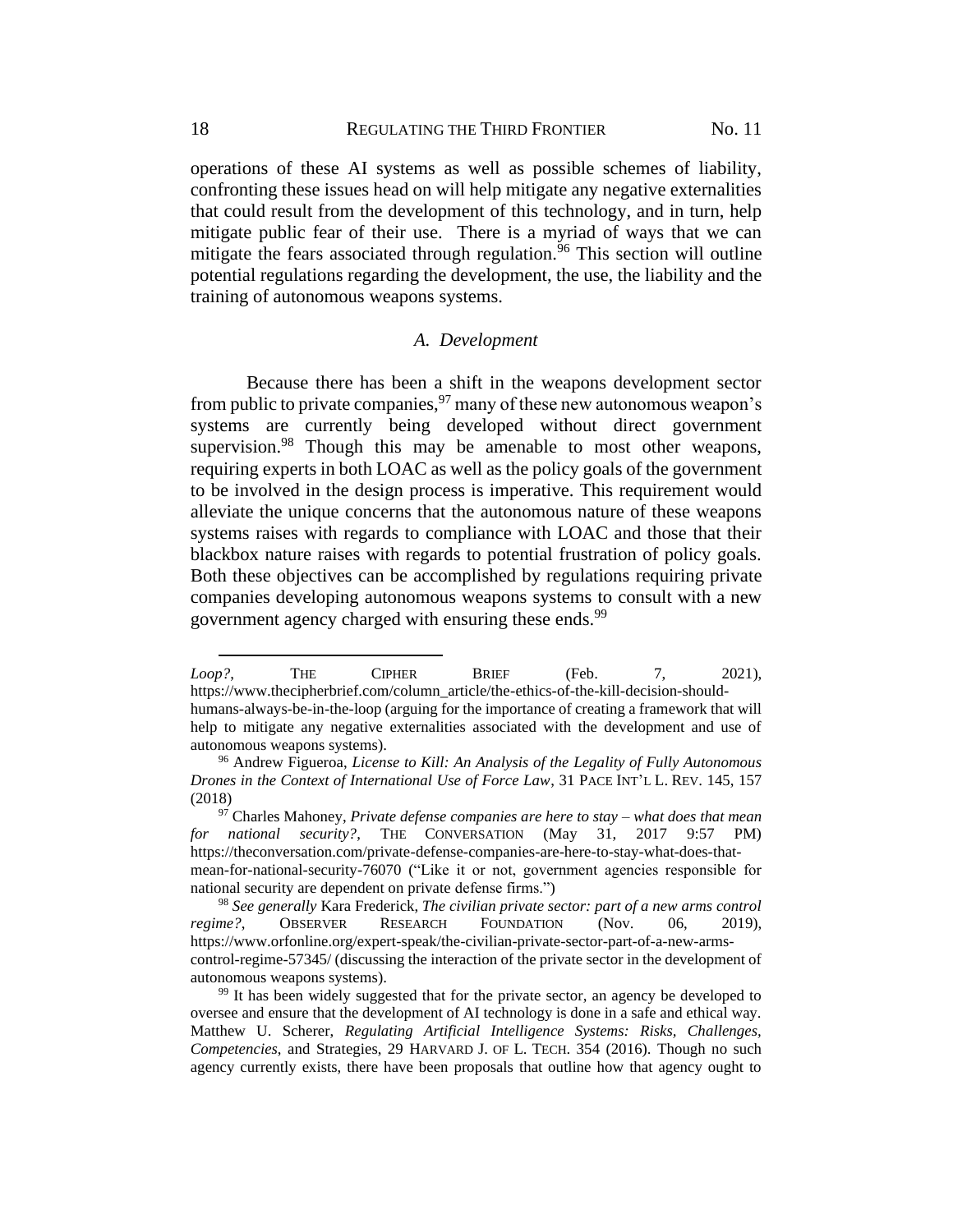One potential function of the agency could be to require experts of LOAC to be integrated into the design process of autonomous weapons systems. As has been suggested throughout the paper, there are concerns that autonomous weapons systems will fall short of compliance with principles of distinction and proportionality.<sup>100</sup> Whether we adopt the weapons level or the command level approach to compliance with LOAC, the same framework that will ensure autonomous weapons systems comply with LOAC at a weapons level will also increase their chances of passing a proportionality analysis. Because of this, autonomous weapons ought to be programed to generate algorithms that do not blatantly violate these principles. Embedding legal reviews within the verification and validation process as opposed to conducing it after such process would serve as a necessary safeguard in ensuring the weapons systems are developed in ways that are mindful and respectful of LOAC.<sup>101</sup> Because of this, it is important that military Judge Advocates are directly involved in their development and design.<sup>102</sup> If we can develop these weapons with a focus on their compliance with LOAC at the center of their development, then not only could we ameliorate the concerns of their compliance, but also create a new type of warfare with less civilian casualties.

Along with compliance, the agency could also impose the requirement that experts in the policy goals of the country be incorporated into the design process. It is important to ensure that these programs are vetted for subconscious bias that could lead to engaging targets that would create policy problems. Therefore, it is crucial that during the design and testing process, the outcomes of the autonomous weapons systems be vetted by an entity in the pentagon. This entity would be responsible for determining whether the outcomes that the weapons systems produce would be averse to policy goals or appear to take into consideration factors that are inappropriate.

These two steps taken together at the development stage could help to mitigate the concerns and the fears about both the compliance with LOAC and fears of creating negative political externalities with little to no

function. *Id.* As will be suggested in Section, VI, creating an agency to regulate the development of autonomous systems could serve the same function of the suggested agencies in the private sector, that is ensure that the development and implementation of AI is done responsibly. Though a creation of a separate agency for autonomous weapons systems could be possible, it would also be possible to give an agency to dedicate a portion of the agency that oversees the development and certification of autonomous AI systems this task.

<sup>100</sup> *Supra* Section III.

<sup>101</sup> *See generally* Vestner, *supra* note [85](#page-15-0) (arguing that the legal review process ought to be embedded in the development of autonomous weapons systems to combat problems related to explainability and predictability that such systems raise).

<sup>102</sup> *See* Lewis *supra* note [50](#page-9-0) at 1316 ("A 'complete regulatory scheme would also tackle other thorny issues, including research, testing acquisition, development, and proliferation.")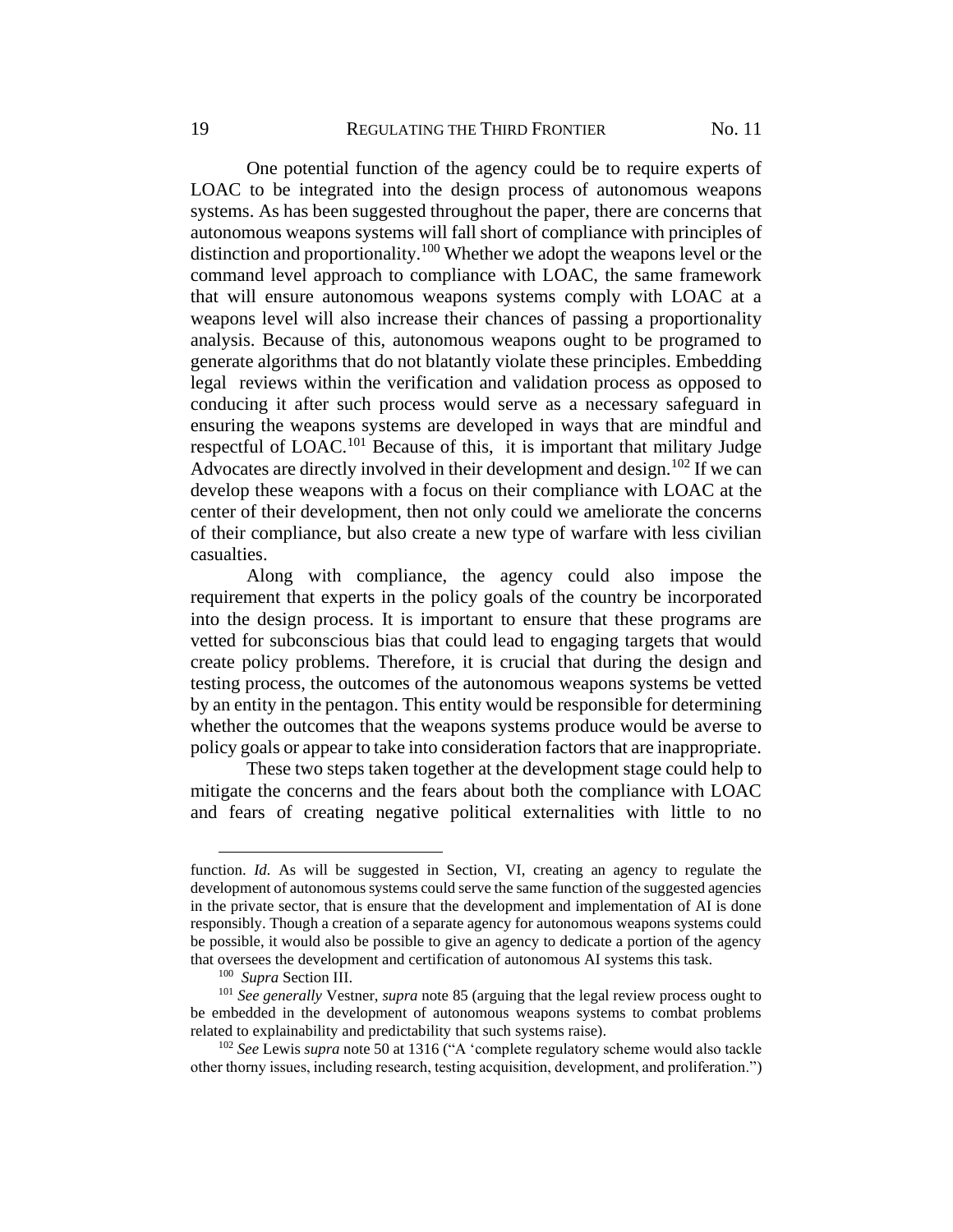justification. To ensure that private companies have met their design burden, there ought to be a requirement that autonomous weapons systems be certified by the agency prior to use.<sup>103</sup> This means that the autonomous weapons systems.

<span id="page-20-0"></span>". . . must meet very strict certification criteria, both at the strategic layer in target selection and in the design layer with autonomous target identification. Such weapons systems should be proven through objective and rigorous testing and should demonstrate an ability to perform better than humans would in similar circumstances, with safeguards against cybersecurity attacks."<sup>104</sup>

Founding an agency to take regulate the design process, but also tasked with creating standards of certification for autonomous weapons systems would ultimately ensure that these weapons systems would be compliant with LOAC and the goals of the government by the time they are initially implemented.<sup>105</sup>

### *B. Periodic Audits*

Because autonomous weapons are not stagnant, ensuring that they are periodically tested is crucial to ensuring that the decision of commanders to implement these weapons systems are being based on information relevant to the newly evolved AI controlling the weapons system. To combat the problem that command liability would impose with regards to improper information, after autonomous weapons systems have been developed, periodic audits on the AI systems that control the weapons should be imposed to ensure that the weapons systems both continue meeting certification requirements and to conduct an analysis on the decision-making process of the autonomous weapons system. Because the AI learns from itself, it is constantly evolving and changing, thus, a periodic recertification is necessary to ensure that the autonomous weapons system still meets the previously

<sup>&</sup>lt;sup>103</sup> Though the DOD currently conducts weapons reviews for new weapons, the nature of autonomous weapons requires a different and more in depth analysis than is currently provided for by the weapons review process. *See generally* MICHAEL W. MEIER, *Lethal Autonomous Weapons Systems: Is it the End of the World as We Know It . . . Or Will We Be Just Fine?*, in COMPLEX BATTLESPACES 289 (Winston S. Williams & Christopher M. Ford ed. 2019). Though the DOD could amend their review process for autonomous weapons systems instead of setting up a designated agency, there would need to be a division that is devoted to the review of autonomous weapons systems because of the expertise required to evaluate the systems as well as the unique procedures and testing that would need to take place.

<sup>104</sup> Cummings, *supra* note [17.](#page-3-2)

<sup>&</sup>lt;sup>105</sup> For a discussion on the framework for an adequate certification process see generally MEIER, *supra* not[e 103.](#page-20-0)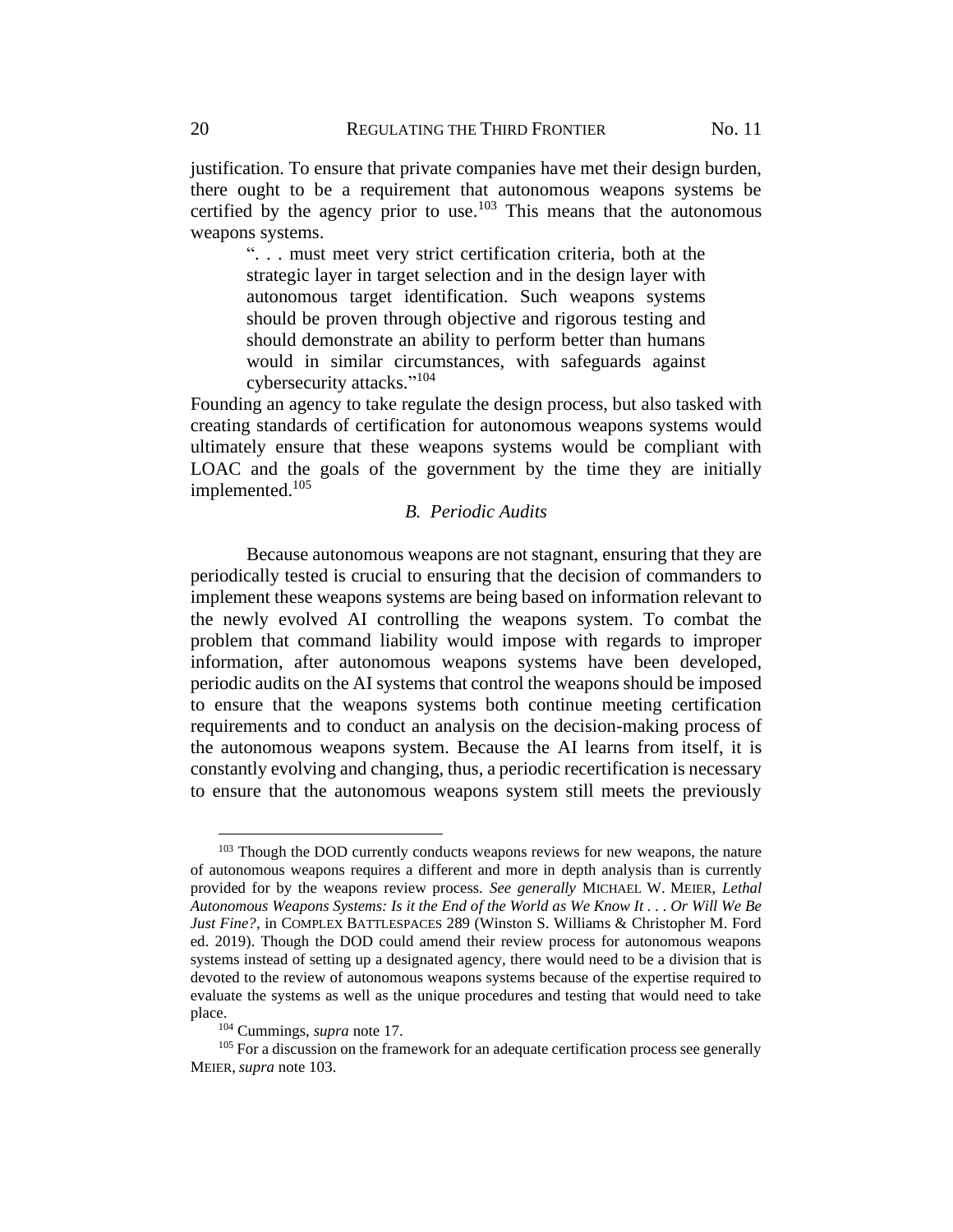established standards of compliance.

The issue that some may raise about the audits is that AI's constant evolution harkens back to the issue of the blackbox and the inability to understand and thus defend the actions of an autonomous weapons systems. When making the decision to utilize an autonomous weapons system, the commander making the call, or the government acquiring the weapons system, must have trust in the weapons system. "This level of trust in something autonomous, whether human, animal, or machine, requires more than mere predictability and reliability; it requires the trustor to understand why the trustee does what he, she, or it does."<sup>106</sup> Just as one ought to be able to defend their actions in combat, one ought not utilize autonomous weapons in situations where they cannot understand why the autonomous weapon would be justified in using force, especially when targeting people.<sup>107</sup> Thus, understanding the way that autonomous weapons are operating and generating their decisions is critical and ought to be evaluated periodically. 108 Because autonomous AI systems continuously evolve, it would be impossible to know that every algorithm of every autonomous weapons system is both compliant and explainable. This, however, does not mean that the audits are futile. The audits serve as a safeguard and a means of ensuring the autonomous weapons systems are evolving properly.<sup>109</sup>

## *C. A Framework for Liability*

Creating a clear framework for liability is another important step that should be taken prior to the implementation of fully autonomous weapons.<sup>110</sup> Though the United States has already demonstrated that it will hold commanders liable to some extent, holding them strictly liable for the actions of an autonomous weapons system when they had no way of knowing the potential harm is an unsavory approach.<sup>111</sup> This does not mean that

<sup>106</sup> Roff, *supra* note [24](#page-4-0) at 4.

<sup>&</sup>lt;sup>107</sup> Because explainability is something that may not be achievable in light of autonomous AI, it has been argued that the emphasis ought to be on imposing human responsibility in ways that do not require explainability. Warschefsk, *supra* note [27](#page-5-1) at 112.

<sup>108</sup> Vazquez, *supra* not[e 8](#page-2-0) at 104.

<sup>109</sup> Pat Huston, Assistant Judge Advocate General for Military Law and Operations at the Duke Law National Security Law Conference: Artificial Intelligence and the Future of Warfighting: A Dialogue (Feb. 25, 2021).

 $110$  There are suggestions that the liability can be reduced to products liability case, however such treatment would be imposing obligations on victims to bring claims in order to ensure liability on the manufacturers. Hammond, *supra* note at [45](#page-8-1) 679–80. Furthermore, this could simply result in an increase in price due to an increase in liability and will do nothing to incentivize the production of safer autonomous weapons. Vazquez, *supra* note [8](#page-2-0) at 104.

<sup>&</sup>lt;sup>111</sup> DOD DIRECTIVE 3000.09, *supra* note [93](#page-16-0) at 2("Persons who authorize the use of,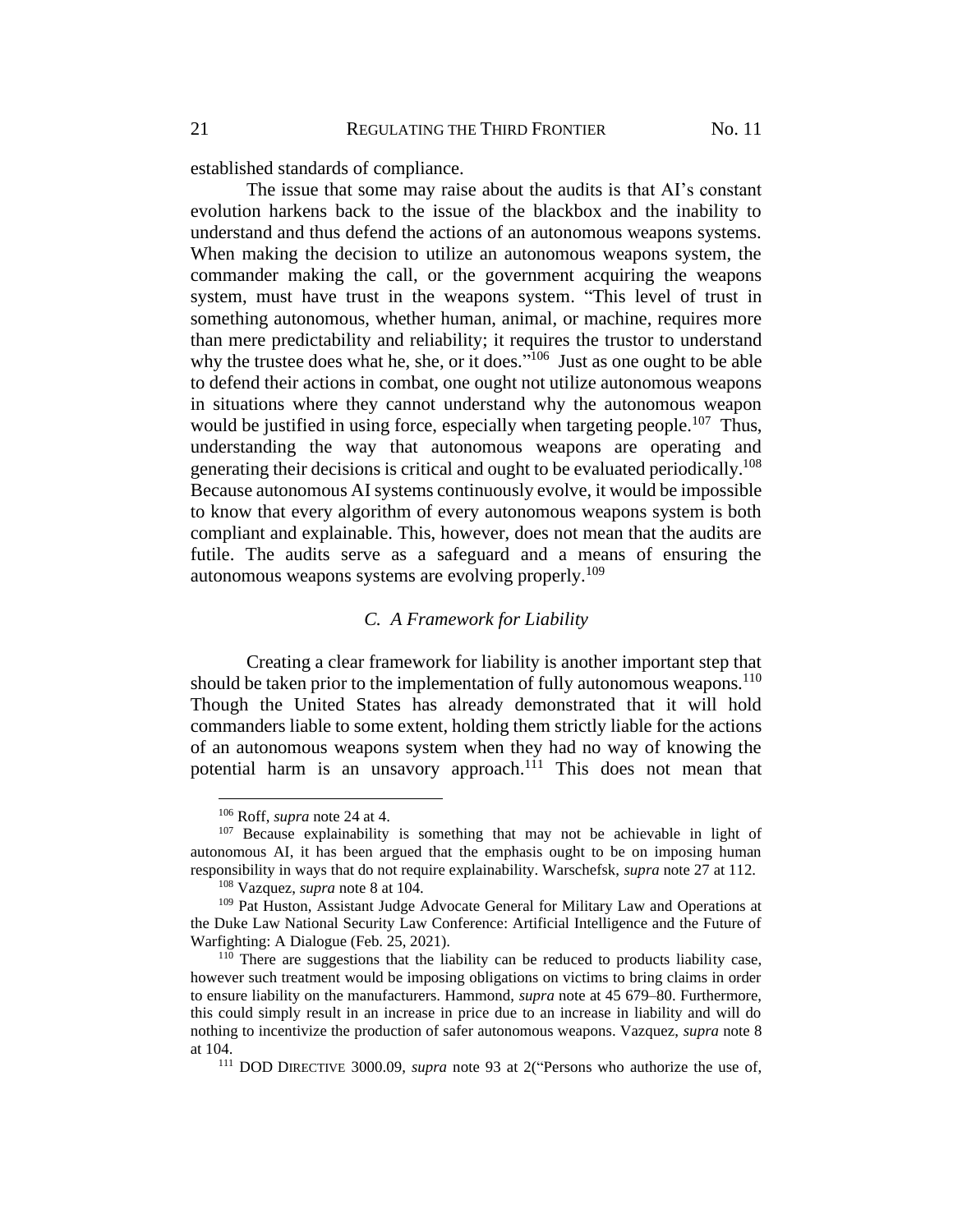commanders ought not bear liability in any situation, only that their liability ought only extend to the extent that they conducted an appropriate proportionality analysis. As will be discussed, all other liability ought to fall on the country that employed the autonomous weapons system.

#### 1. Commander Liability

The fear that humans are exempt from liability for the actions of autonomous weapons systems is inconsistent with the United States current stance on commander's liability. The DOD has asserted that "Autonomous . . . weapon systems shall be designed to allow commanders and operators to exercise appropriate levels of human judgment over the use of force."<sup>112</sup> Because of this, at least a proportionality analysis is imposed on commanders. To conduct a proper proportionality analysis each commander must have "a reasonable understanding" of the autonomous weapons system.<sup>113</sup>

"This means that in order for designers, commanders, operator and others involved with autonomous weapons to avoid liability, the devices- like any weapon- must be designed and tested so that their expected actions against life and property can be reasonably anticipated. This is nothing new to the law of war practitioners."<sup>114</sup>

As such, commanders are obligated to be trained and educated on the capabilities and effectiveness of the autonomous weapons systems for which they are responsible, as well as the potential liabilities that utilizing such a system could impose. Aside from simply the sophistication of the weapons system,<sup>115</sup> other factors that a commander ought to take into consideration when conducting their proportionality analysis include whether the boundaries for which the autonomous weapons systems are employed are adequately restricted, $116$  continual updates to the autonomous weapons

direct the use of, or operate autonomous . . . weapon systems must do so with appropriate care and in accordance with the law of war, applicable treaties, weapon system safety rules, and applicable rules of engagement.")

 $112$  U.D. Dep't of defense, Dir. 3000.09, AUTONOMY IN WEAPONS SYSTEMS 13 (21) Nov. 2012) (C1, 8 May 2017). Para. 4a.

<sup>113</sup> Dunlap, *supra* note [56](#page-10-1) at 69.

<sup>114</sup> *Id.* at 70.

<sup>115</sup>*"Sophistication*: Deploying an [autonomous weapons system] that is of such advanced technological sophistication that it can identify direct participants with reasonable certainty. In the above example, such a system could be programmed to determine when- using the ICRC language--a person is physically separated from the operation." Ford, *supra* note [15](#page-3-1) at 439–40.

<sup>&</sup>lt;sup>116</sup> "Restriction: Limiting the [autonomous weapons systems] geographical boundaries of operation, duration of the deployment, or target set/type such that the issue of direct participation will not arise. This is most easily accomplished by deploying the system for a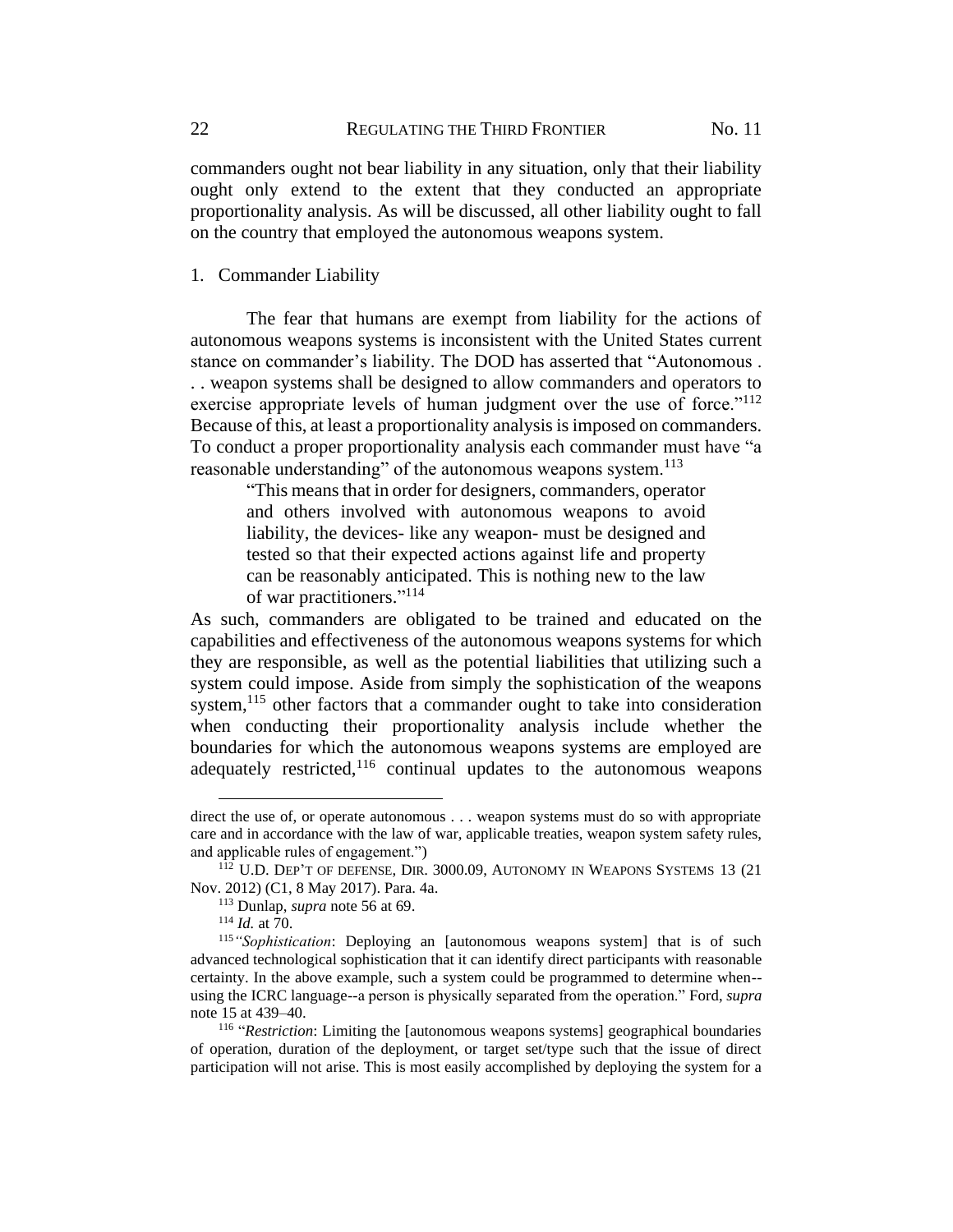system of human identified participants,  $117$  as well as retained control and oversight of the autonomous weapons system while it is deployed.<sup>118</sup> So long as an appropriate proportionality analysis was conducted at the command level, the commander ought to be discharged of liability associated with autonomous weapons systems.

Commander liability ought not hold commanders liable for the actions of autonomous weapons systems in cases where they conducted a proper proportionality analysis.

"To hold a commander responsible for an [autonomous weapons system's] action that he could neither control nor foresee would thus go beyond the traditional scope of command responsibility. It would also cut against ethical notions about criminal liability. If commanders are not held strictly liable for their subordinates' actions, it seems 'unfair to impose liability on commanders for their fully autonomous weapons,' as these weapons will exercise a similar degree of autonomy."<sup>119</sup>

Some, however contend that commander's responsibility for employing autonomous weapons systems ought to be all encompassing.<sup>120</sup> One proponent of this view Marco Sassóli puts forth the argument that "it is a as fair to hold a commander of a robot accountable as it would be to hold accountable a commander who instructs a pilot to bomb a target he describes as a military headquarters, but which turns out to be a kindergarten."<sup>121</sup> In the situation, the pilot has been given orders to directly engage with a specific target and does not deviate from those orders. This, however, is a far different case than autonomous weapons systems that both engage *and* identify targets independent of a commander. A stronger analogy would be if a commander instructed a pilot to bomb a target that he describes as a military headquarters, but instead of actually bombing the target, the pilot makes the decision to bomb a

discrete task or for a very short period." *Id.* at 40.

<sup>117</sup> "*Updates*: Updating the [autonomous weapons systems] with human-identified direct participants." *Id.*

<sup>118</sup> "*Human Involvement*: Retaining operator control or oversight of the [autonomous weapons systems] during deployment. This would include humans on, in, or near the loop." *Id.*

<sup>119</sup> Hammond, *supra* note [45](#page-8-1) at 665.

<sup>120</sup> James Kraska, *Command Accountability for AI Weapon Systems in the Law of Armed Conflict*, 97 INT'L L. STUD. 407, 439 (2021).

<sup>121</sup> Marco Sassóli, *Autonomous Weapons and International Humanitarian Law; Advantages, Open Technical Questions and Legal Issues to be Clarified*, 90 INT'L L. STUD. 308,324 (2014).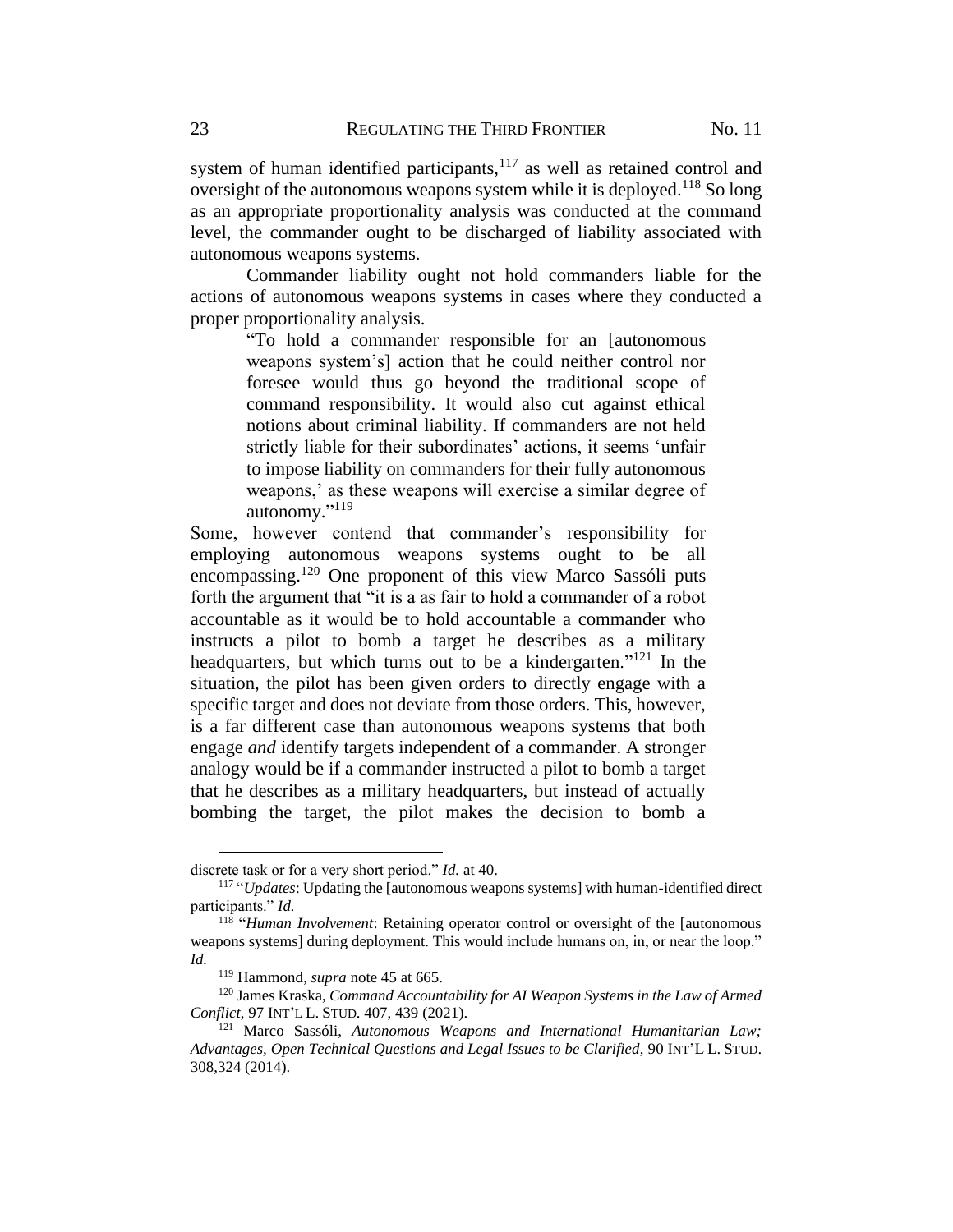kindergarten based on the knowledge that doing so will somehow better achieve the overall military objective desired. Though this example may be extreme, it illustrates the point that once developed, autonomous weapons systems have the potential of operating independent of strict rules. In the latter example, it would be hard to say that the commander ought to be liable for the actions of the pilot because the pilot made an independent decision that the commander had no reason to suspect would be made. Because of this, holding commanders liable to the extent that they conducted a proper proportionality analysis with the information they have on the weapons system is the most appropriate standard of accountability.

#### 2. Filling the Liability Gap

Even when a commander conducts an adequate proportionality analysis, if an autonomous weapons system acts improperly, liability ought to still be placed on the country that employed the weapon. This does not mean that liability for the actions of the autonomous weapons system fall on no agent.

"Even where the system is acting with extreme levels of autonomy, it is--at most--an organ or agent of the State whose actions are attributable to the State. Actions will be attributable even where the system is acting in an entirely unpredictable manner and beyond the scope of the initial deployment."<sup>122</sup>

The actions thus fall on the state that authorized the use of the autonomous weapons system and thus the risk that utilizing such a system involved. Independent of these means however, a strict liability approach ought to be implemented.<sup>123</sup> Governments that knowingly employ these autonomous weapons systems are aware of the risk that they bring on and stand to benefit from their use. Thus, it makes sense to hold them strictly liable in cases where there is a liability gap for accidents involving autonomous weapons systems.

#### *D. Bifurcated Commander Liability*

Finally, there are concerns that the development and implementation of autonomous weapons system poses a threat since, to develop, these

<sup>122</sup> Ford, *supra* note [15](#page-3-1) at 40.

<sup>123</sup> *See* Crootof, *supra* note [54](#page-10-0) at 1395 (explaining how strict liability is the metric that countries ought to be accountable for when using autonomous weapons because it is difficult to determine if appropriate precautions were taken when employing the autonomous weapons systems).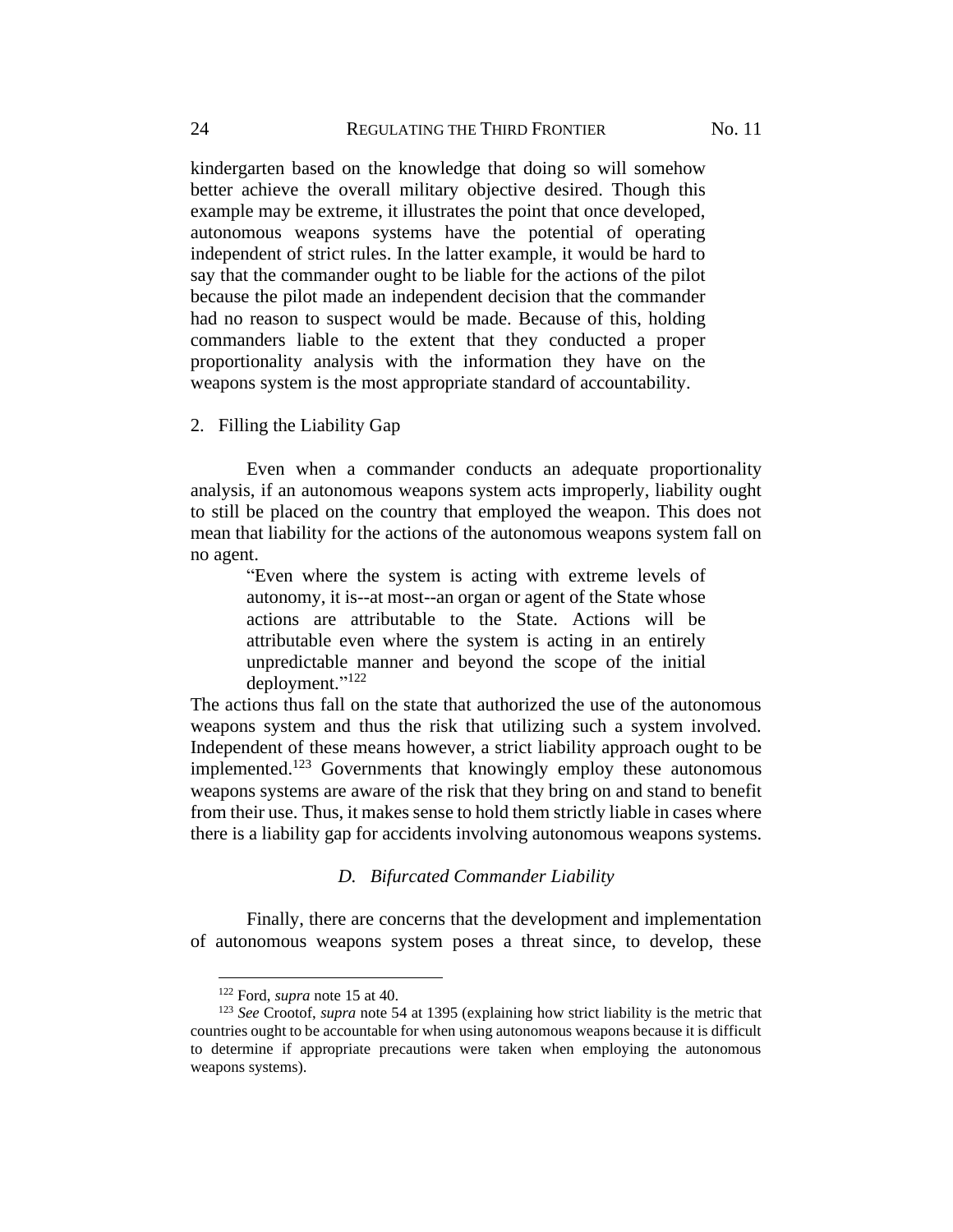systems are required to learn through actual field experience. The best way for autonomous weapons systems to get to the level of being fully autonomous is for them to learn in real life situations.<sup>124</sup> Questions then arise as to how and when a country ought to be permitted to implement and utilize a fully autonomous weapon, and furthermore, what regulations or limitations ought to be imposed on such utilization. While currently there is not a consensus among nations, $125$  it appears that at a minimum, these weapons ought to pass a mandatory test to demonstrate their capability of complying with the LOAC as outlined above. Safety measures such as the kill switch and monitoring of the autonomous weapon system would serve as additional safeguards against any potential accidents. This measure would also serve to ensure that there was a reasonable amount of control in such situations to inhibit the algorithm from going array and thus may make a negligence approach appropriate.

Though the same level of strict liability ought to still govern nations in incidents when the autonomous weapons systems have not been certified, the level of liability for commanders who utilize uncertified systems ought to be higher. Commanders have a responsibility to ensure that their subordinates understand their obligations under LOAC and are liable if they "knew or should have known, about a situation and failed to take reasonable measures within their power to prevent, report, and punish" violations of their subordinates.<sup>126</sup> With this, they have an obligation to "seek information" reasonably available to them" that would inform them of any potential problems.<sup>127</sup> If a commander were to implement an autonomous weapons system without it passing the certification process, a strong analogy could be drawn between a failure to both ensure that the subordinate (in this case, the AI system) understood its obligations under LOAC, and a failure to obtain information that was reasonable  $-$  i.e. information from mandatory audits  $$ that would inform them about a potential violation. If an autonomous weapons system cannot pass a certification, then there is little reason to think

<sup>124</sup> For training Autonomous vehicles, "real world testing is the gold standard for collecting data and improving the cars' ability to operate safely." Like autonomous vehicles, autonomous weapons systems rely on the training of their AI to be effective. Thus, just as autonomous vehicles, autonomous weapons systems will function better the more they are exposed to real life training situations. Hayden Field, *Self-driving Cars are Being trained in virtual worlds while the real one is in chaos*, MIT TECH. REV. (May 22, 2020), https://www.technologyreview.com/2020/05/22/1002129/data-save-autonomous-vehiclescoronavirus/.

<sup>125</sup> *See* Crootof, *supra* note 92 (discussing the widespread debate among countries on the appropriate means through which they ought to be allowed to train their autonomous weapons systems).

<sup>126</sup> Matthew T. Miller, *Command Responsibility: A Model for Defining Meaningful Human Control*, 11 J. NAT'L SECURITY L. & POL'Y (forthcoming 2021).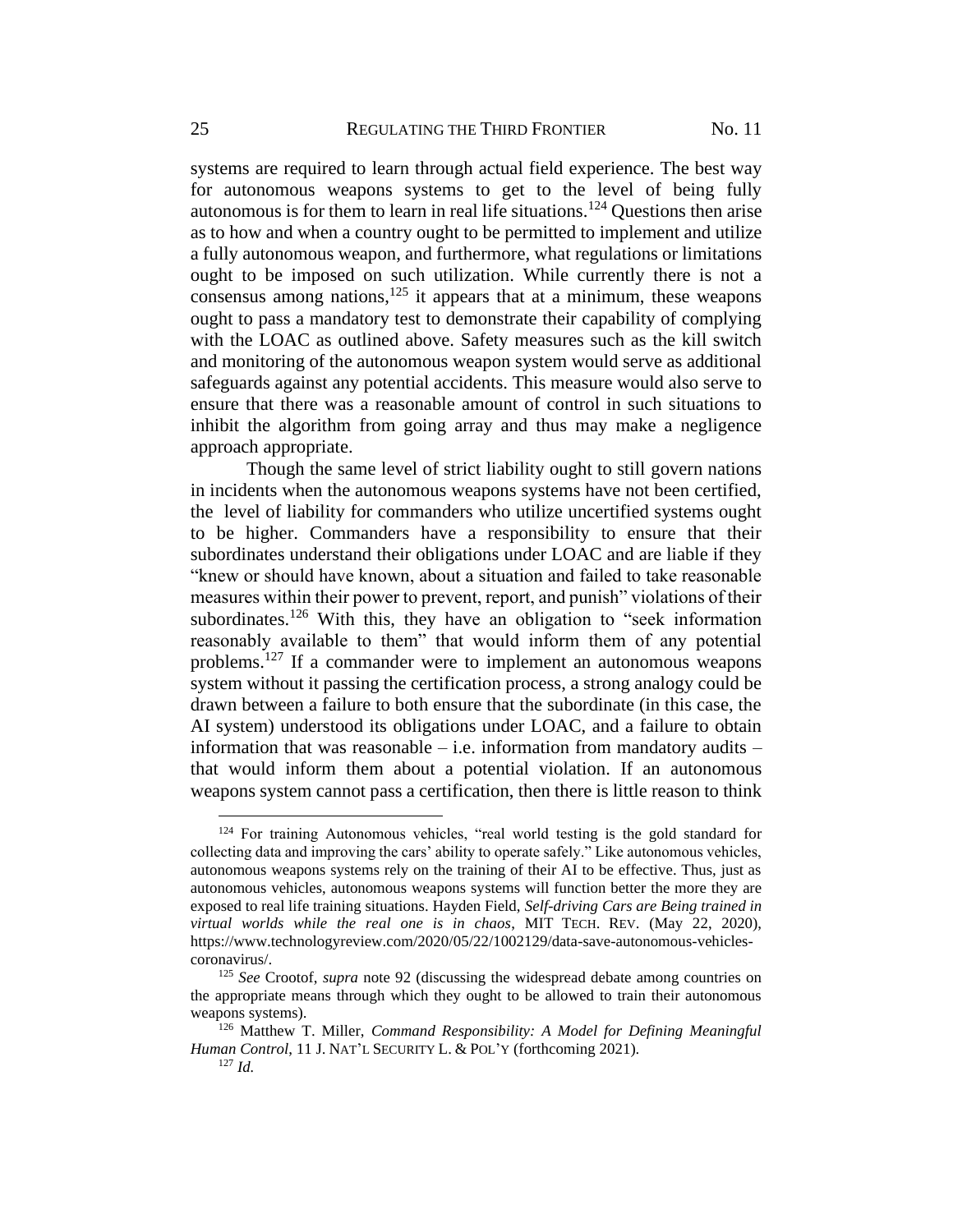that such weapons system is safe or adequately tested. Thus, in cases where commanders choose to implement autonomous weapons systems that have either yet to pass certification or are overdue for an audit, they ought to be subject to strict liability.<sup>128</sup>

#### **CONCLUSION**

The future of autonomous weapons seems inevitable and therefore proper planning and preparation is crucial. Because an all-out ban does not seem plausible, developing these weapons while ensuring that they are used in compliance with the LOAC is imperative. Currently, LOAC does not give specific requirements for autonomous weapons and thus, as it stands, concerns with regard to the absence of a human in the kill chain, and the absence of a frameworks for liability, are valid. Though these concerns ought to guide future regulation, they by no means justify refusal to develop and subsequently use autonomous weapons systems. As this paper has outlined, regulation rather than overaction is the approach that ought to be taken by the United States. Regulating autonomous weapons at the development phase would help ensure that the weapon systems are not only compliant with LOAC but also with broader political goals. Ensuring that autonomous weapons systems are continuously audited will ensure continued compliance as well as provide for explainability as to the decision-making processes of the weapons system.<sup>129</sup> Furthermore, holding nations strictly liable for the actions of autonomous weapons while implementing a bifurcated liability approach for commanders would ensure that there is always an agent upon which liability can fall.

Though these are not the only ways that autonomous weapons systems could be regulated, they are a few that would address the predominate concerns surrounding their development. The important thing to note is that there are various options for regulation as opposed to a ban that would likely not only increase compliance but also help the autonomous weapons systems be developed in a safer and more secure way. With the

<sup>128</sup> This bifurcated liability system has been advocated for in the private sector. Balancing innovation against safety is a concern that proliferates through the discourse surround the development of AI*. See generally* Scherer, *supra* note 99. Autonomous weapons systems, like regular AI is faced with this tradeoff and thus, implementing heighted liability could serve as a saleyard to prevent the frivolous implementation of the weapons systems.

<sup>129</sup> Team TruEra, *Machine Learning Explainability is just the Beginning*, TRUERA (Mar. 25,2021) https://truera.com/machine-learning-explainability-is-just-thebeginning/#:~:text=Machine%20learning%20explainability%20is%20often%20viewed%2 0as%20a,to%20provide%20reassurances%20about%20how%20those%20models%20funct ion.(arguing that explainability is an important insurance of employing an autonomous weapons system both at the outset and throughout it's continued evolution).